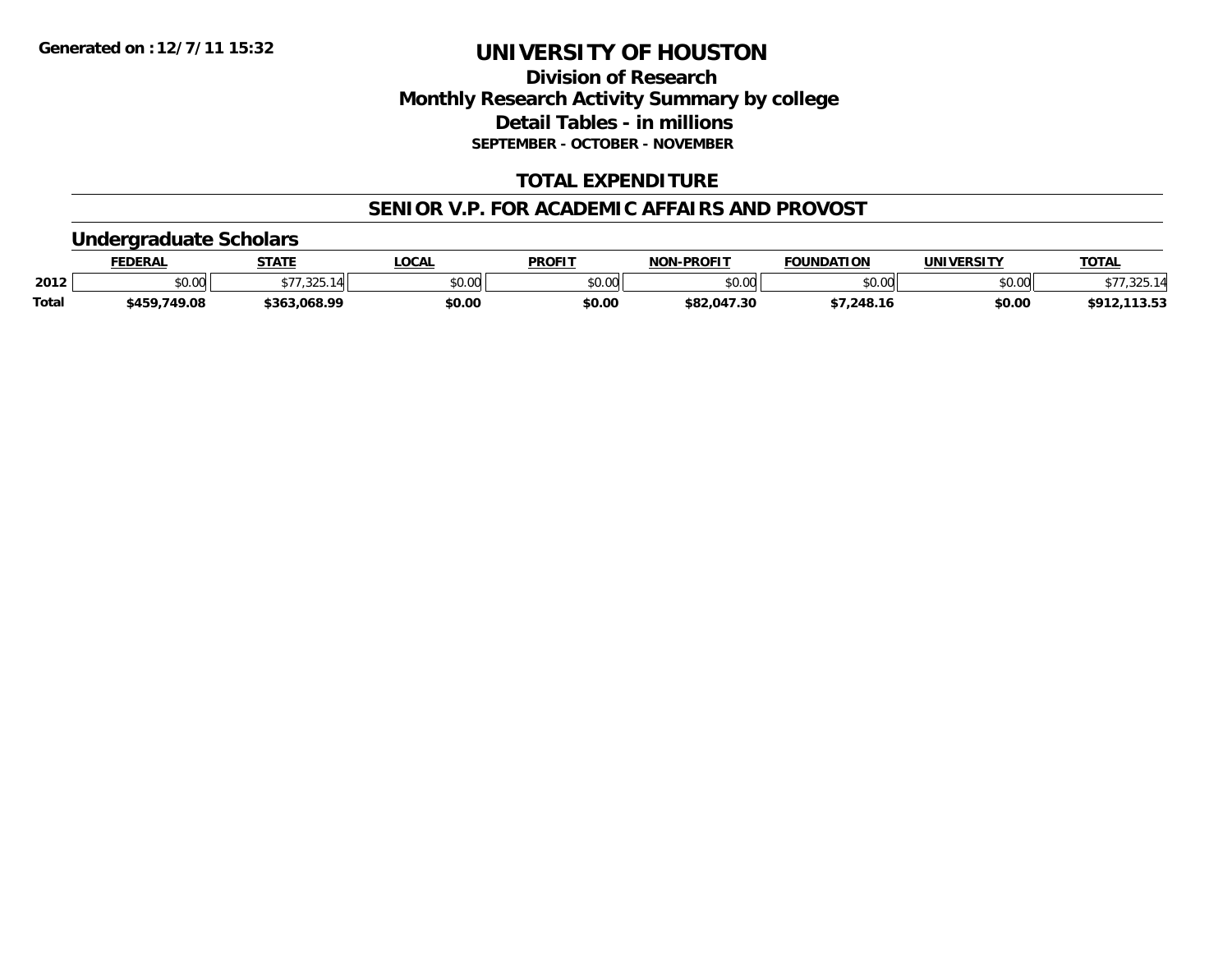### **Division of ResearchMonthly Research Activity Summary by college Detail Tables - in millions SEPTEMBER - OCTOBER - NOVEMBER**

#### **TOTAL EXPENDITURE**

#### **UH LAW CENTER**

|              | Dean, Law      |              |              |               |                   |                   |                   |              |
|--------------|----------------|--------------|--------------|---------------|-------------------|-------------------|-------------------|--------------|
|              | <b>FEDERAL</b> | <b>STATE</b> | <b>LOCAL</b> | <b>PROFIT</b> | <b>NON-PROFIT</b> | <b>FOUNDATION</b> | <b>UNIVERSITY</b> | <b>TOTAL</b> |
| 2009         | \$9,933.42     | \$0.00       | \$0.00       | \$0.00        | \$0.00            | \$0.00            | \$0.00            | \$9,933.42   |
| 2010         | \$64,703.78    | \$0.00       | \$0.00       | \$0.00        | \$0.00            | \$0.00            | \$0.00            | \$64,703.78  |
| 2011         | \$9,881.17     | \$0.00       | \$0.00       | \$0.00        | \$0.00            | \$0.00            | \$0.00            | \$9,881.17   |
|              | <b>Law-UH</b>  |              |              |               |                   |                   |                   |              |
|              | <b>FEDERAL</b> | <b>STATE</b> | <b>LOCAL</b> | <b>PROFIT</b> | <b>NON-PROFIT</b> | <b>FOUNDATION</b> | <b>UNIVERSITY</b> | <b>TOTAL</b> |
| 2009         | \$33,641.55    | \$3,829.90   | \$0.00       | \$0.00        | \$0.00            | \$0.00            | \$0.00            | \$37,471.45  |
| 2010         | (\$1,069.01)   | \$197,954.06 | \$0.00       | \$0.00        | \$0.00            | \$0.00            | \$0.00            | \$196,885.05 |
| 2011         | \$13,613.97    | \$63,134.07  | \$0.00       | \$0.00        | \$0.00            | \$12,727.82       | \$0.00            | \$89,475.86  |
| 2012         | \$5,763.90     | \$68,989.37  | \$0.00       | \$0.00        | \$0.00            | \$16,617.32       | \$0.00            | \$91,370.59  |
| <b>Total</b> | \$136.468.78   | \$333.907.40 | \$0.00       | \$0.00        | \$0.00            | \$29.345.14       | \$0.00            | \$499.721.31 |

**\$136,468.78 \$333,907.40 \$0.00 \$0.00 \$0.00 \$29,345.14 \$0.00 \$499,721.31**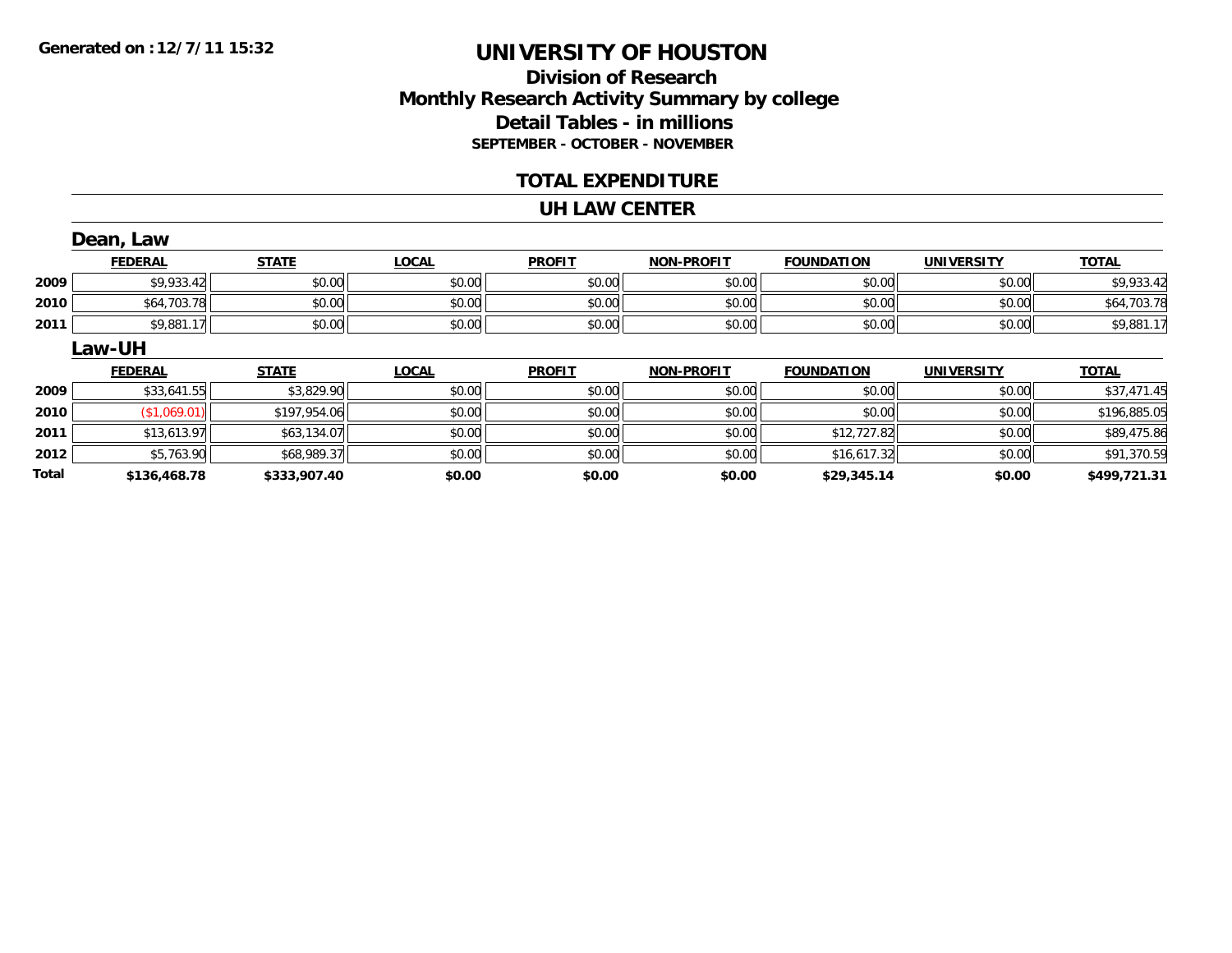### **Division of Research Monthly Research Activity Summary by college Detail Tables - in millions SEPTEMBER - OCTOBER - NOVEMBER**

#### **TOTAL EXPENDITURE**

#### **UH SYSTEM**

|       | <b>FEDERAL</b> | <b>STATE</b> | <b>LOCAL</b> | <b>PROFIT</b> | <b>NON-PROFIT</b> | <b>FOUNDATION</b> | <b>UNIVERSITY</b> | <b>TOTAL</b>   |
|-------|----------------|--------------|--------------|---------------|-------------------|-------------------|-------------------|----------------|
| 2008  | \$0.00         | \$0.00       | \$0.00       | \$0.00        | \$1,310,104.00    | \$0.00            | \$0.00            | \$1,310,104.00 |
| 2009  | (\$110.11)     | \$0.00       | \$0.00       | \$0.00        | \$118,012.43      | \$0.00            | \$0.00            | \$117,902.32   |
| 2010  | \$0.00         | \$0.00       | \$0.00       | \$0.00        | \$25,467.00       | \$0.00            | \$0.00            | \$25,467.00    |
| 2012  | \$0.00         | \$0.00       | \$0.00       | \$0.00        | \$0.02            | \$0.00            | \$0.00            | \$0.02         |
| Total | (\$110.11)     | \$0.00       | \$0.00       | \$0.00        | \$1,453,583.45    | \$0.00            | \$0.00            | \$1,453,473.34 |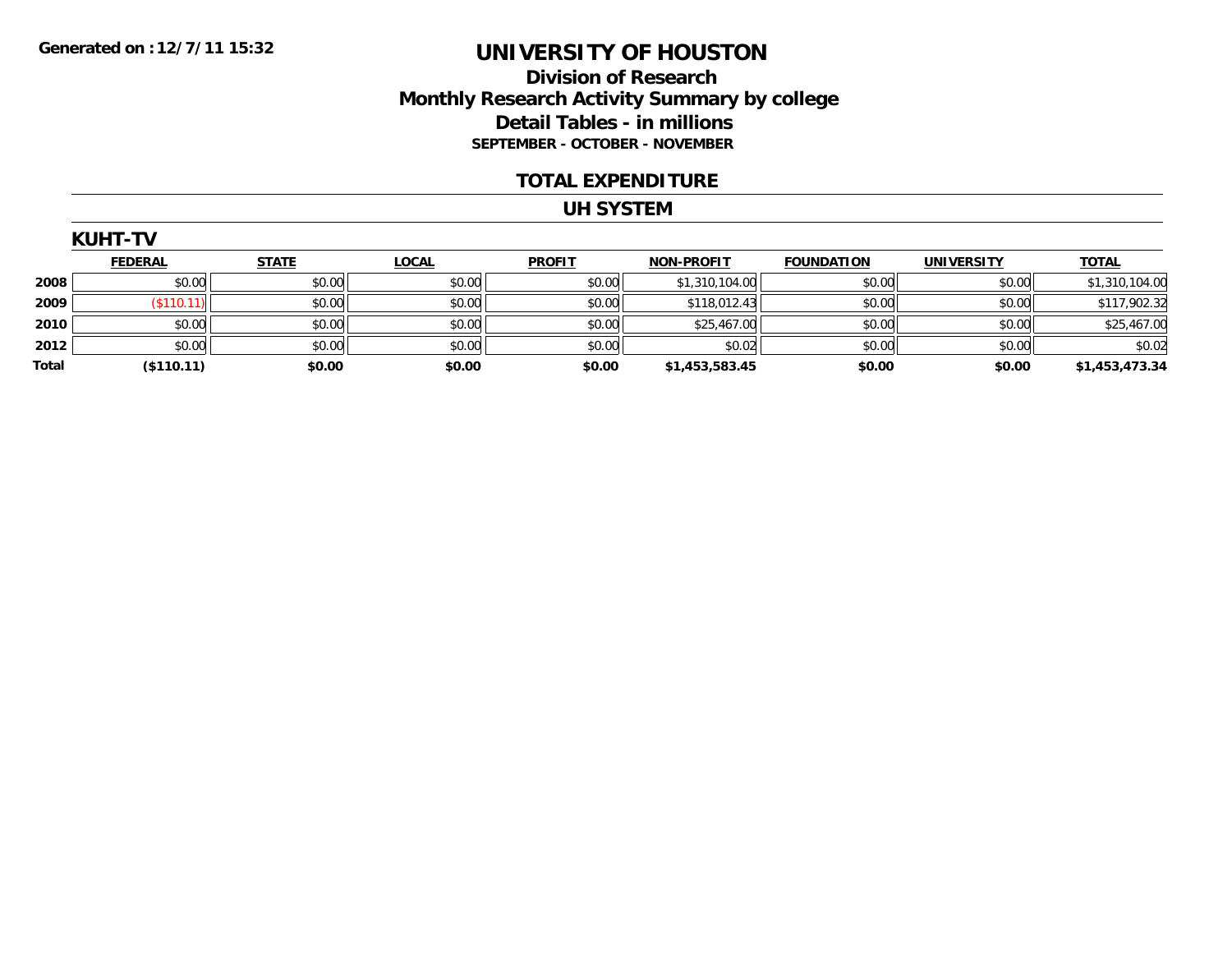### **Division of ResearchMonthly Research Activity Summary by college Detail Tables - in millions SEPTEMBER - OCTOBER - NOVEMBER**

#### **TOTAL EXPENDITURE**

#### **UKNOWN COLLEGE**

### **Unknown Department**

|       | <b>FEDERAL</b> | <b>STATE</b> | <b>LOCAL</b> | <b>PROFIT</b> | <b>NON-PROFIT</b> | <b>FOUNDATION</b> | <b>UNIVERSITY</b> | <b>TOTAL</b> |
|-------|----------------|--------------|--------------|---------------|-------------------|-------------------|-------------------|--------------|
| 2008  | \$5,609.60     | \$0.00       | \$0.00       | \$0.00        | \$0.00            | \$0.00            | \$0.00            | \$5,609.60   |
| 2009  | \$4,608.49     | \$0.00       | \$0.00       | \$0.00        | \$0.00            | \$0.00            | \$0.00            | \$4,608.49   |
| 2010  | \$8,446.99     | \$0.00       | \$0.00       | \$0.00        | \$0.00            | \$0.00            | \$0.00            | \$8,446.99   |
| 2011  | \$27,259.52    | \$16,455.60  | \$0.00       | \$8,529.75    | \$0.00            | \$0.00            | \$0.00            | \$52,244.87  |
| 2012  | \$20,820.01    | \$0.00       | \$0.00       | \$0.00        | \$0.00            | \$0.00            | \$0.00            | \$20,820.01  |
| Total | \$66,744.62    | \$16,455.60  | \$0.00       | \$8,529.75    | \$0.00            | \$0.00            | \$0.00            | \$91,729.97  |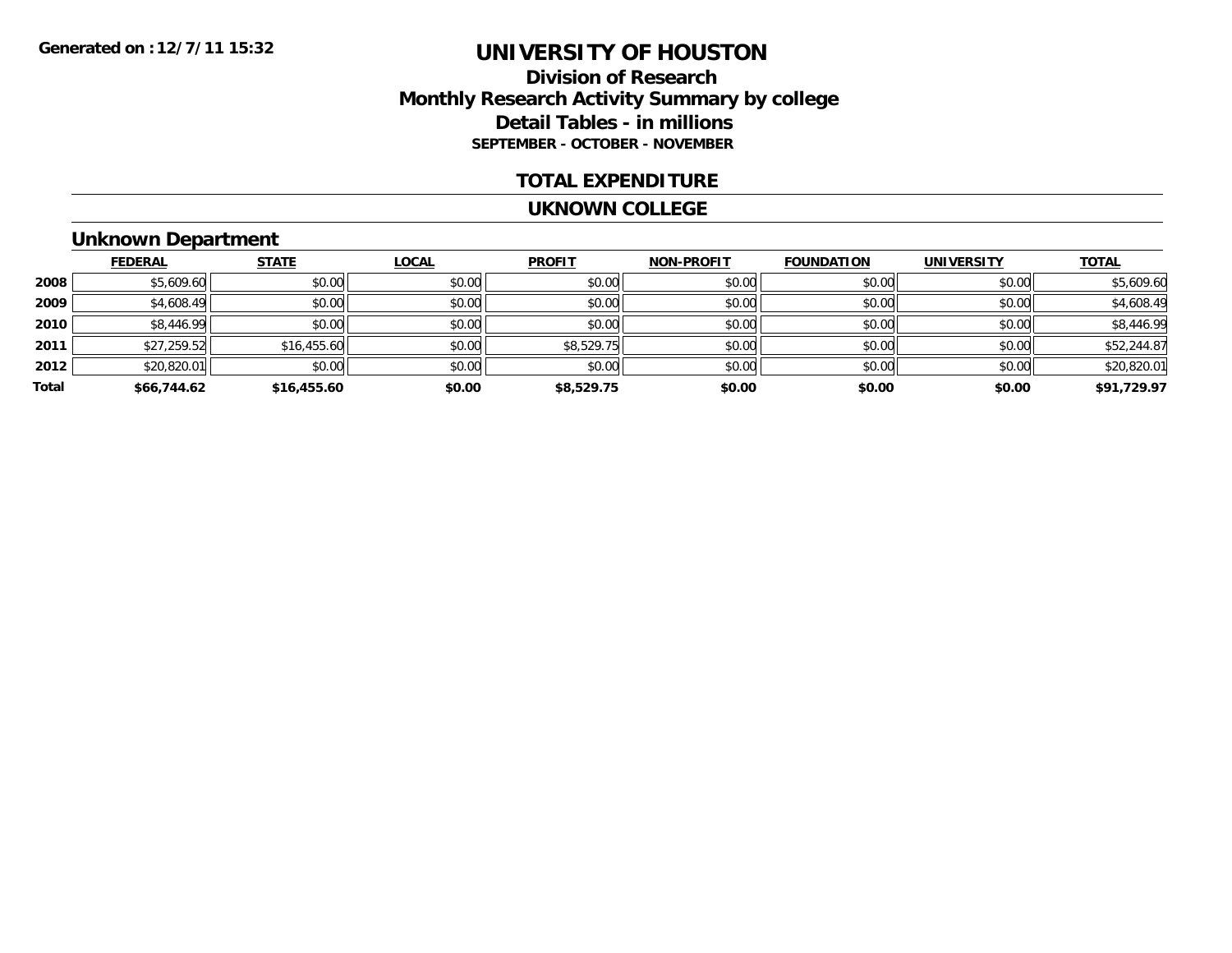### **Division of ResearchMonthly Research Activity Summary by college Detail Tables - in millions SEPTEMBER - OCTOBER - NOVEMBER**

### **TOTAL EXPENDITURE**

### **VICE PRESIDENT FOR ADMINISTRATION**

### **UH Police Department**

|              | <b>FEDERAL</b> | <b>STATE</b>             | LOCAI                                       | <b>PROFIT</b> | <b>A-PROFIT</b><br><b>NON</b> | <b>FOUNDATION</b> | <b>UNIVERSITY</b> | <b>TOTAL</b>     |
|--------------|----------------|--------------------------|---------------------------------------------|---------------|-------------------------------|-------------------|-------------------|------------------|
| 2009         | JU.UU          | $\sim$ 4.000.00<br>uuu.u | $\mathfrak{c}\cap\mathfrak{c}\cap$<br>JU.UU | ልስ ሰሰ<br>ט.טע | \$0.00                        | $\cdots$<br>JU.UU | \$0.00            | 00000<br>4.UUU.U |
| <b>Total</b> | \$0.00         | 4.000.00                 | \$0.00                                      | \$0.00        | \$0.00                        | \$0.00            | \$0.00            | 4,000.00         |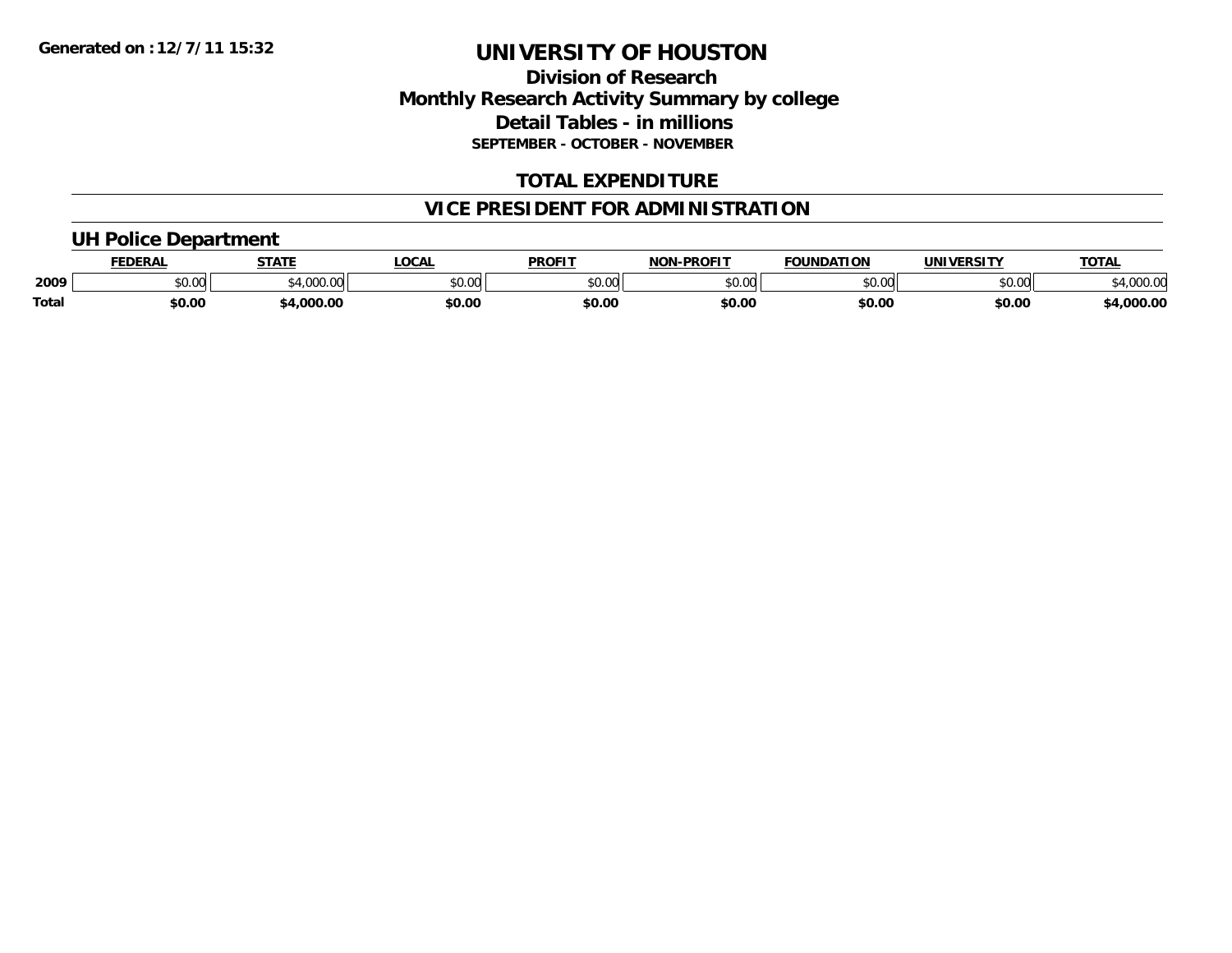### **Division of ResearchMonthly Research Activity Summary by college Detail Tables - in millions SEPTEMBER - OCTOBER - NOVEMBER**

### **TOTAL EXPENDITURE**

### **VICE PRESIDENT FOR STUDENT AFFAIRS**

### **Dean, Student Affairs**

|      | <b>FEDERAL</b> | <b>STATE</b> | <u>LOCAL</u> | <b>PROFIT</b> | <b>NON-PROFIT</b> | <b>FOUNDATION</b> | <b>UNIVERSITY</b> | <b>TOTAL</b> |
|------|----------------|--------------|--------------|---------------|-------------------|-------------------|-------------------|--------------|
| 2009 | \$0.00         | \$0.00       | \$0.00       | \$0.00        | \$0.00            | \$0.00            | \$0.00            | \$0.00       |
| 2010 | \$0.00         | \$0.00       | \$0.00       | \$0.00        | \$0.00            | \$0.00            | \$0.00            | \$0.00       |
| 2011 | \$17,685.56    | \$0.00       | \$0.00       | \$0.00        | \$0.00            | \$0.00            | \$0.00            | \$17,685.56  |
| 2012 | \$18,490.68    | \$0.00       | \$0.00       | \$0.00        | \$0.00            | \$0.00            | \$0.00            | \$18,490.68  |

#### **Vice President, Student Affairs**

|       | <b>FEDERAL</b> | <b>STATE</b> | <b>LOCAL</b> | <b>PROFIT</b> | <b>NON-PROFIT</b> | <b>FOUNDATION</b> | <b>UNIVERSITY</b> | <b>TOTAL</b> |
|-------|----------------|--------------|--------------|---------------|-------------------|-------------------|-------------------|--------------|
| 2008  | \$48,222.66    | \$0.00       | \$0.00       | \$0.00        | \$0.00            | \$0.00            | \$0.00            | \$48,222.66  |
| 2009  | \$63,085.33    | \$0.00       | \$0.00       | \$0.00        | \$0.00            | \$0.00            | \$0.00            | \$63,085.33  |
| 2010  | \$26,321.00    | \$0.00       | \$0.00       | \$0.00        | \$0.00            | \$0.00            | \$0.00            | \$26,321.00  |
| 2011  | \$29,609.16    | \$0.00       | \$0.00       | \$0.00        | \$0.00            | \$0.00            | \$0.00            | \$29,609.16  |
| 2012  | \$7,944.22     | \$0.00       | \$0.00       | \$0.00        | \$0.00            | \$0.00            | \$0.00            | \$7,944.22   |
| Total | \$211,358.61   | \$0.00       | \$0.00       | \$0.00        | \$0.00            | \$0.00            | \$0.00            | \$211,358.61 |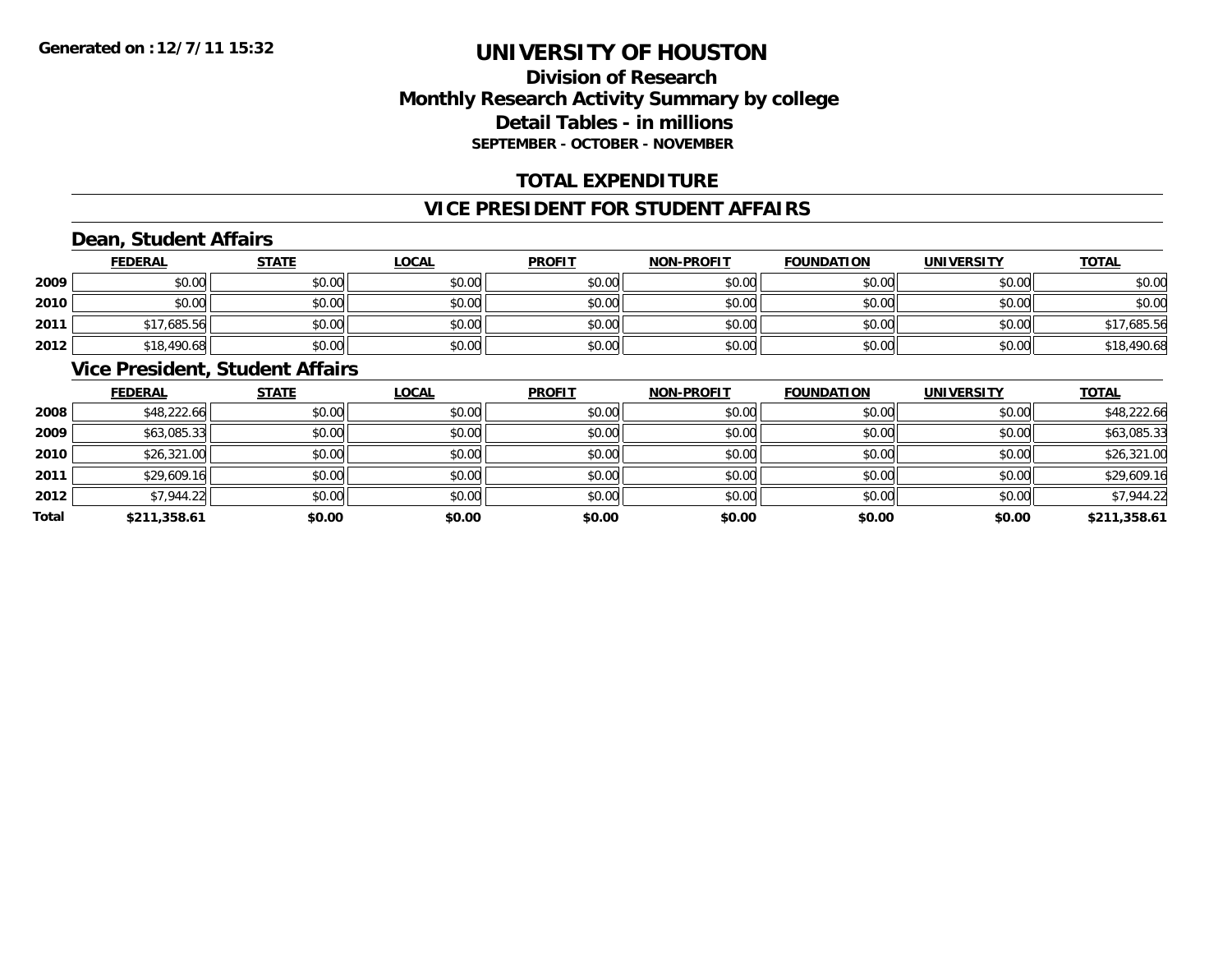### **Division of ResearchMonthly Research Activity Summary by college Detail Tables - in millions SEPTEMBER - OCTOBER - NOVEMBER**

### **IDC RECOVERY**

### **C.T. BAUER COLLEGE OF BUSINESS**

#### **Decision and Information Sciences**

|      | <b>FEDERAL</b> | <b>STATE</b>                             | <b>LOCAL</b> | <b>PROFIT</b> | <b>NON-PROFIT</b> | <b>FOUNDATION</b> | <b>UNIVERSITY</b> | <b>TOTAL</b> |
|------|----------------|------------------------------------------|--------------|---------------|-------------------|-------------------|-------------------|--------------|
| 2008 | \$583.63       | \$0.00                                   | \$0.00       | \$0.00        | \$0.00            | \$0.00            | \$0.00            | \$583.63     |
|      | <b>Finance</b> |                                          |              |               |                   |                   |                   |              |
|      | <b>FEDERAL</b> | <b>STATE</b>                             | <b>LOCAL</b> | <b>PROFIT</b> | <b>NON-PROFIT</b> | <b>FOUNDATION</b> | <b>UNIVERSITY</b> | <b>TOTAL</b> |
| 2008 | \$21,211.70    | \$0.00                                   | \$0.00       | \$0.00        | \$0.00            | \$0.00            | \$0.00            | \$21,211.70  |
| 2009 | \$4,341.56     | \$0.00                                   | \$0.00       | \$0.00        | \$0.00            | \$0.00            | \$0.00            | \$4,341.56   |
| 2010 | \$19,571.55    | \$0.00                                   | \$0.00       | \$0.00        | \$0.00            | \$0.00            | \$0.00            | \$19,571.55  |
| 2011 | \$1,550.74     | \$0.00                                   | \$0.00       | \$0.00        | \$0.00            | \$0.00            | \$0.00            | \$1,550.74   |
|      |                | <b>Small Business Development Center</b> |              |               |                   |                   |                   |              |
|      | <b>FEDERAL</b> | <b>STATE</b>                             | <b>LOCAL</b> | <b>PROFIT</b> | <b>NON-PROFIT</b> | <b>FOUNDATION</b> | <b>UNIVERSITY</b> | <b>TOTAL</b> |
| 2008 | \$35,057.25    | \$0.00                                   | \$0.00       | \$0.00        | \$0.00            | \$0.00            | \$0.00            | \$35,057.25  |

| Total | \$188,159.36 | \$2,173.31 | \$0.00 | \$0.00 | \$0.00 | \$0.00 | \$0.00 | \$190,332.67 |
|-------|--------------|------------|--------|--------|--------|--------|--------|--------------|
| 2012  | \$39,206.20  | \$0.00     | \$0.00 | \$0.00 | \$0.00 | \$0.00 | \$0.00 | \$39,206.20  |
| 2011  | \$22,133.00  | \$2,173.31 | \$0.00 | \$0.00 | \$0.00 | \$0.00 | \$0.00 | \$24,306.31  |
| 2010  | \$22,668.66  | \$0.00     | \$0.00 | \$0.00 | \$0.00 | \$0.00 | \$0.00 | \$22,668.66  |
| 2009  | \$21,835.07  | \$0.00     | \$0.00 | \$0.00 | \$0.00 | \$0.00 | \$0.00 | \$21,835.07  |
| 2008  | \$35,057.25  | \$0.00     | \$0.00 | \$0.00 | \$0.00 | \$0.00 | \$0.00 | \$35,057.25  |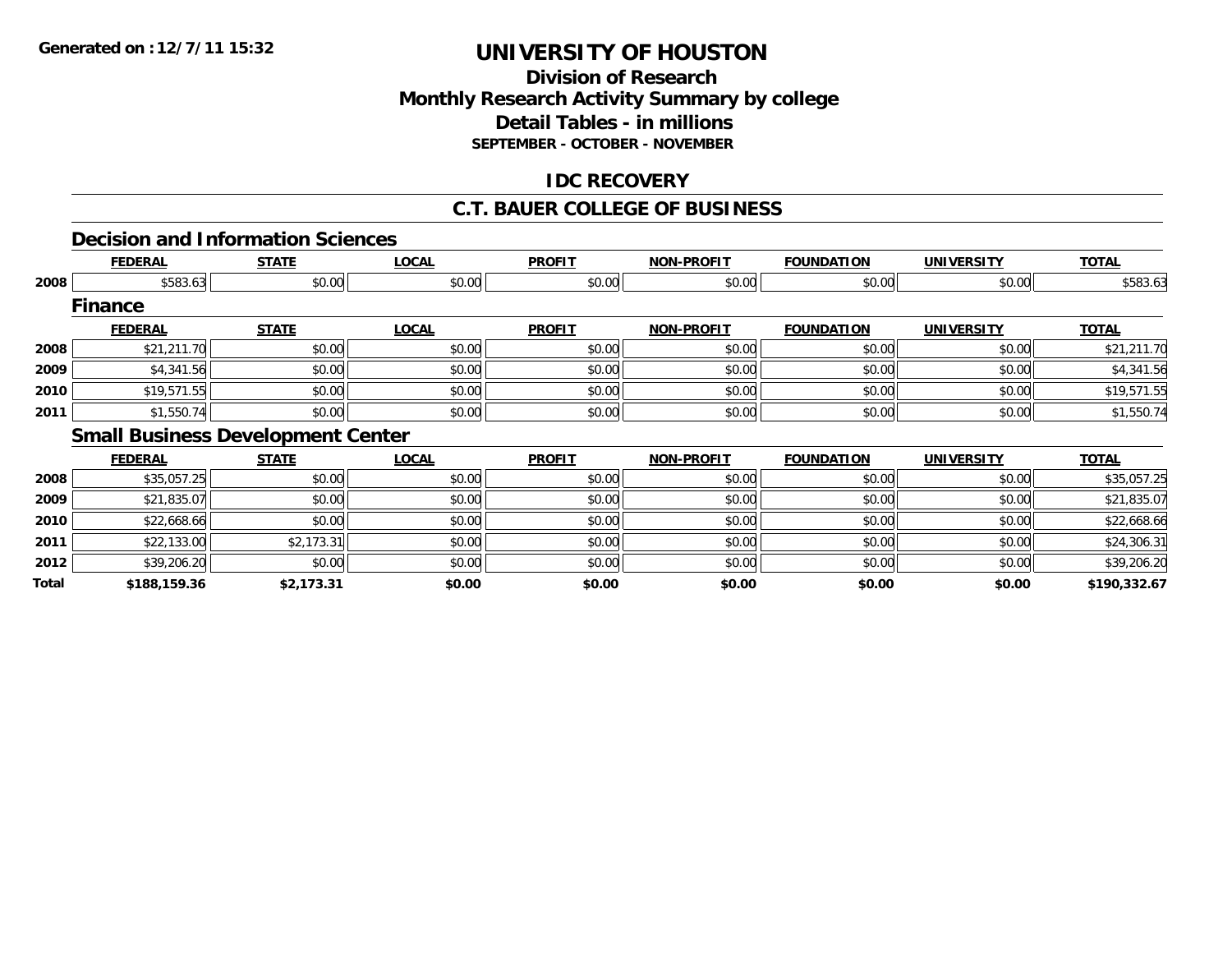**Total**

### **UNIVERSITY OF HOUSTON**

### **Division of ResearchMonthly Research Activity Summary by college Detail Tables - in millionsSEPTEMBER - OCTOBER - NOVEMBER**

#### **IDC RECOVERY**

#### **COLLEGE OF EDUCATION**

#### **Consistency Mgmt and Coop Disc FEDERAL STATE LOCAL PROFIT NON-PROFIT FOUNDATION UNIVERSITY TOTAL 2011** $\textbf{1} \hspace{.2cm} \text{$60.00cm$} \hspace{1.5cm} \text{$60.00cm$} \hspace{1.5cm} \text{$60.00cm$} \hspace{1.5cm} \text{$60.00cm$} \hspace{1.5cm} \text{$60.00cm$} \hspace{1.5cm} \text{$60.00cm$} \hspace{1.5cm} \text{$60.00cm$} \hspace{1.5cm} \text{$60.00cm$} \hspace{1.5cm} \text{$60.00cm$} \hspace{1.5cm} \text{$60.00cm$} \hspace{1$ **2012** $\textbf{2} \hspace{1cm} |\hspace{1.5cm}|\hspace{1.5cm} 50.00| \hspace{1.5cm} 50.00| \hspace{1.5cm} 50.00| \hspace{1.5cm} 50.00| \hspace{1.5cm} 50.00| \hspace{1.5cm} 50.00| \hspace{1.5cm} 50.00| \hspace{1.5cm} 50.00| \hspace{1.5cm} 50.00| \hspace{1.5cm} 50.00| \hspace{1.5cm} 50.00| \hspace{1.5cm} 50.00| \hspace{1.$ **Curriculum and InstructionFEDERAL STATE LOCAL PROFIT NON-PROFIT FOUNDATION UNIVERSITY TOTAL 2008** $\bf 8 \left| \right. \qquad \qquad \left. \ast 17,644.81 \right| \qquad \qquad \left. \ast 220.56 \right| \qquad \qquad \left. \ast 0.00 \right| \qquad \qquad \left. \ast 8.736.36 \right| \qquad \qquad \left. \ast 1.04 \right| \qquad \qquad \left. \ast 0.00 \right| \qquad \qquad \left. \ast 28,602.77 \right| \qquad \qquad \left. \ast 1.04 \right| \qquad \qquad \left. \ast 2.056 \left( 1.04 \right) \right| \qquad \qquad \left. \ast$ **2009** $\textbf{9} \hspace{15mm} \text{$82,172.19$} \hspace{10mm} \text{$80.00]} \hspace{10mm} \text{$810,633.69]} \hspace{10mm} \text{$80.00]} \hspace{10mm} \text{$80.00]} \hspace{10mm} \text{$83,172.19}$ **2010** $\textsf{\textbf{0}} \mid \textsf{\textbf{0}} \mid \textsf{\textbf{0}}$  \$14,465.50  $|\textsf{\textbf{0}}|$  \$0.00 \$0.00 \$0.00 \$0.00 \$10,772.49 \$513.29 \$0.00 \$0.00 \$25,751.28 **2011** $\textbf{1} \hspace{14mm} \text{\small{[1]}} \hspace{14mm} \text{\small{[1]}} \hspace{14mm} \text{\small{[1]}} \hspace{14mm} \text{\small{[1]}} \hspace{14mm} \text{\small{[1]}} \hspace{14mm} \text{\small{[1]}} \hspace{14mm} \text{\small{[1]}} \hspace{14mm} \text{\small{[1]}} \hspace{14mm} \text{\small{[1]}} \hspace{14mm} \text{\small{[1]}} \hspace{14mm} \text{\small{[1]}} \hspace{14mm} \text{\small{[1]}} \hspace{14mm} \text$ **2012** $\textbf{2} \quad \text{ $3,737.28$} \quad \text{ $3,737.28$} \quad \text{ $3,737.28$} \quad \text{ $3,730.66$} \quad \text{ $3,80.00$} \quad \text{ $3,80.00$} \quad \text{ $3,80.00$} \quad \text{ $3,90.00$} \quad \text{ $3,90.00$} \quad \text{ $3,90.00$} \quad \text{ $3,90.00$} \quad \text{ $3,90.00$} \quad \text{ $3,90.00$} \quad \text{ $3,90.00$}$ **Educational Leadership & Cultural Studies FEDERAL STATE LOCAL PROFIT NON-PROFIT FOUNDATION UNIVERSITY TOTAL 20088** \$0.47 \$0.00 \$0.00 \$0.00 \$0.00 \$0.00 \$0.00 \$0.00 \$0.00 \$0.00 \$0.00 \$0.00 \$0.00 \$0.00 \$0.47 **Educational Psychology FEDERAL STATE LOCAL PROFIT NON-PROFIT FOUNDATION UNIVERSITY TOTAL 2008**8 \$8,236.46 \$177.04 \$177.04 \$0.00 \$0.00 \$0.00 \$0.00 \$0.00 \$0.00 \$635.70 \$635.70 \$0.00 \$9,049.20 **2009** $\textbf{9} \quad \textbf{\textcolor{blue}{87.547.64}} \quad \textbf{\textcolor{blue}{89.536.06}} \quad \textbf{\textcolor{blue}{89.536.06}} \quad \textbf{\textcolor{blue}{89.547.54}} \quad \textbf{\textcolor{blue}{89.547.54}} \quad \textbf{\textcolor{blue}{89.547.54}} \quad \textbf{\textcolor{blue}{89.547.54}} \quad \textbf{\textcolor{blue}{89.547.54}} \quad \textbf{\textcolor{blue}{89.547.54}} \quad \textbf{\textcolor{blue}{89.547.54}} \quad \text$ **2010** $\textsf{\textbf{0}} \mid \textsf{\textbf{0}} \mid \textsf{\textbf{0}}$  \$0.00 \$135.81 \$135.81 \$0.00 \$0.00 \$0.00 \$0.00 \$2.00 \$2.385.60 \$7,964.52 \$0.00 \$8,385.60 **2011** $\textbf{1} \hspace{15.5mm} \text{$32,167.52$} \hspace{10.5mm} \text{$3359.47$} \hspace{10.5mm} \text{$3359.47$} \hspace{10.5mm} \text{$3357.45.57$} \hspace{10.5mm} \text{$338.57$} \hspace{10.5mm} \text{$338.57$} \hspace{10.5mm} \text{$338.57$} \hspace{10.5mm} \text{$338.57$} \hspace{10.5mm} \text{$338.57$} \hspace{10.$ **2012** $\textbf{2} \quad \textcolor{red}{\textbf{3.141.40}} \quad \textcolor{red}{\textbf{5.3141.40}} \quad \textcolor{red}{\textbf{5.3141.40}} \quad \textcolor{red}{\textbf{5.3141.40}} \quad \textcolor{red}{\textbf{5.3141.40}} \quad \textcolor{red}{\textbf{5.3141.40}} \quad \textcolor{red}{\textbf{5.3141.40}} \quad \textcolor{red}{\textbf{5.3141.40}} \quad \textcolor{red}{\textbf{5.3141.40}} \quad \textcolor{red}{\textbf{5.314$ **Institute for Urban EducationFEDERAL STATE LOCAL PROFIT NON-PROFIT FOUNDATION UNIVERSITY TOTAL 2009** \$0.00 \$0.00 \$0.00 \$0.00 \$0.00 \$0.00 \$0.00 \$0.00 **2010** \$0.00 \$0.00 \$0.00 \$0.00 \$0.00 \$0.00 \$0.00 \$0.00 **2011** $\textbf{1} \hspace{.2cm} \text{$60.00cm$} \hspace{1.5cm} \text{$60.00cm$} \hspace{1.5cm} \text{$60.00cm$} \hspace{1.5cm} \text{$60.00cm$} \hspace{1.5cm} \text{$60.00cm$} \hspace{1.5cm} \text{$60.00cm$} \hspace{1.5cm} \text{$60.00cm$} \hspace{1.5cm} \text{$60.00cm$} \hspace{1.5cm} \text{$60.00cm$} \hspace{1.5cm} \text{$60.00cm$} \hspace{1$ **2012** $\textbf{2} \hspace{1cm} |\hspace{1.5cm}|\hspace{1.5cm} 50.00| \hspace{1.5cm} 50.00| \hspace{1.5cm} 50.00| \hspace{1.5cm} 50.00| \hspace{1.5cm} 50.00| \hspace{1.5cm} 50.00| \hspace{1.5cm} 50.00| \hspace{1.5cm} 50.00| \hspace{1.5cm} 50.00| \hspace{1.5cm} 50.00| \hspace{1.5cm} 50.00| \hspace{1.5cm} 50.00| \hspace{1.$

**\$104,453.71 \$5,907.29 \$161.40 \$0.00 \$35,558.98 \$21,402.36 \$0.00 \$167,483.74**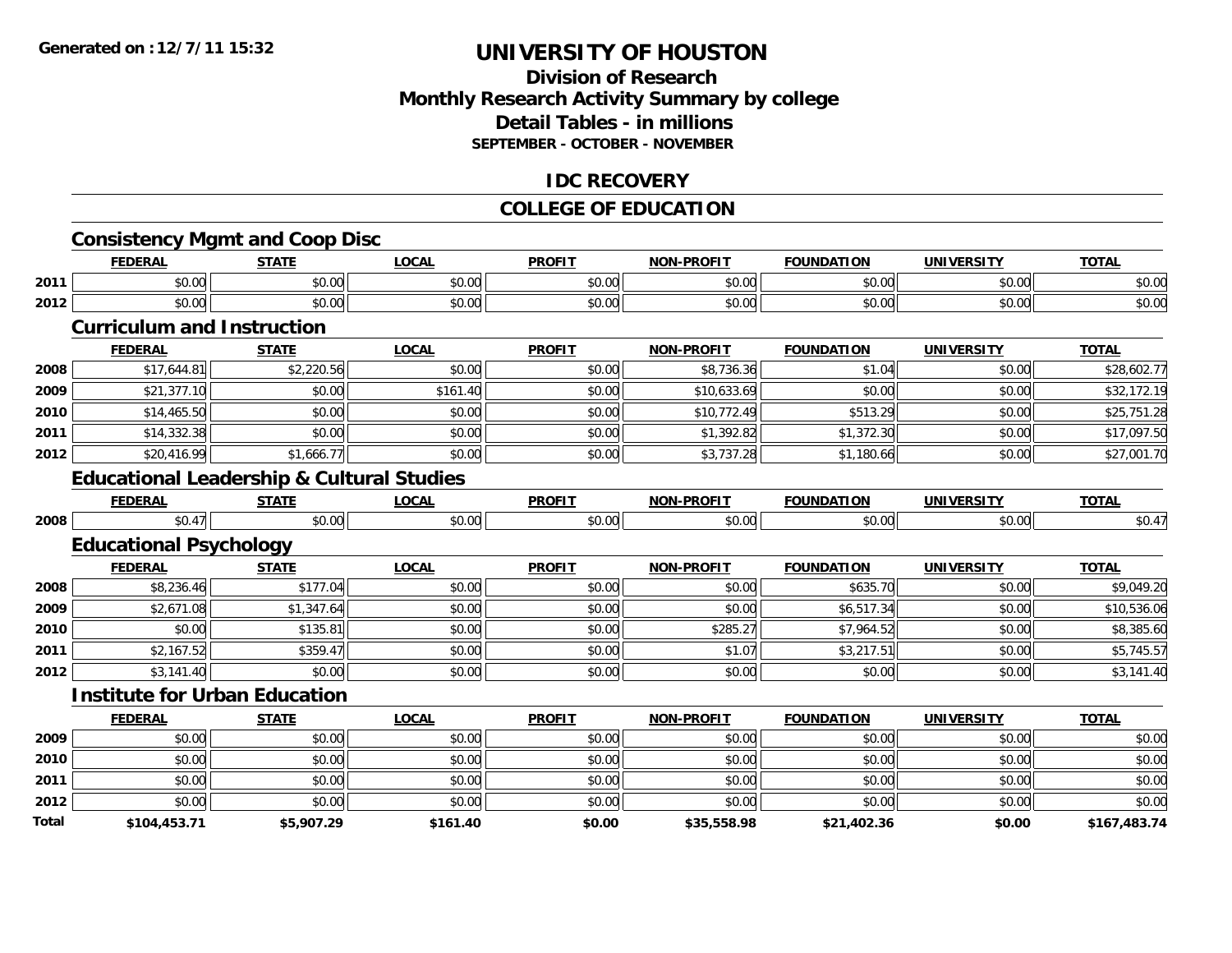### **Division of ResearchMonthly Research Activity Summary by college Detail Tables - in millions SEPTEMBER - OCTOBER - NOVEMBER**

### **IDC RECOVERY**

#### **COLLEGE OF LIBERAL ARTS AND SOCIAL SCIENCES**

|      | <b>Anthropology</b>              |                                               |              |               |                   |                   |                   |              |
|------|----------------------------------|-----------------------------------------------|--------------|---------------|-------------------|-------------------|-------------------|--------------|
|      | <b>FEDERAL</b>                   | <b>STATE</b>                                  | <b>LOCAL</b> | <b>PROFIT</b> | <b>NON-PROFIT</b> | <b>FOUNDATION</b> | <b>UNIVERSITY</b> | <b>TOTAL</b> |
| 2008 | (\$171.27)                       | \$0.00                                        | \$0.00       | \$0.00        | \$0.00            | \$0.00            | \$0.00            | (\$171.27)   |
|      | Art                              |                                               |              |               |                   |                   |                   |              |
|      | <b>FEDERAL</b>                   | <b>STATE</b>                                  | <b>LOCAL</b> | <b>PROFIT</b> | <b>NON-PROFIT</b> | <b>FOUNDATION</b> | <b>UNIVERSITY</b> | <b>TOTAL</b> |
| 2012 | \$157.34                         | \$0.00                                        | \$0.00       | \$0.00        | \$0.00            | \$0.00            | \$0.00            | \$157.34     |
|      | <b>Arte Publico Press</b>        |                                               |              |               |                   |                   |                   |              |
|      | <b>FEDERAL</b>                   | <b>STATE</b>                                  | <b>LOCAL</b> | <b>PROFIT</b> | <b>NON-PROFIT</b> | <b>FOUNDATION</b> | <b>UNIVERSITY</b> | <b>TOTAL</b> |
| 2008 | \$0.00                           | \$0.00                                        | \$0.00       | \$0.00        | \$0.00            | \$1,600.67        | \$0.00            | \$1,600.67   |
| 2011 | \$0.00                           | \$0.00                                        | \$0.00       | \$0.00        | \$0.00            | \$37.19           | \$0.00            | \$37.19      |
|      | <b>Blaffer Gallery</b>           |                                               |              |               |                   |                   |                   |              |
|      | <b>FEDERAL</b>                   | <b>STATE</b>                                  | <b>LOCAL</b> | <b>PROFIT</b> | <b>NON-PROFIT</b> | <b>FOUNDATION</b> | <b>UNIVERSITY</b> | <b>TOTAL</b> |
| 2008 | \$2,486.14                       | \$0.00                                        | \$0.00       | \$0.00        | \$0.00            | \$0.00            | \$0.00            | \$2,486.14   |
| 2009 | \$320.04                         | \$0.00                                        | \$0.00       | \$0.00        | \$0.00            | \$0.00            | \$0.00            | \$320.04     |
| 2010 | \$3,636.87                       | \$0.00                                        | \$0.00       | \$0.00        | \$0.00            | \$0.00            | \$0.00            | \$3,636.87   |
| 2011 | \$1,431.32                       | \$0.00                                        | \$0.00       | \$0.00        | \$0.00            | \$0.00            | \$0.00            | \$1,431.32   |
|      | <b>Center for Public History</b> |                                               |              |               |                   |                   |                   |              |
|      | <b>FEDERAL</b>                   | <b>STATE</b>                                  | <b>LOCAL</b> | <b>PROFIT</b> | <b>NON-PROFIT</b> | <b>FOUNDATION</b> | <b>UNIVERSITY</b> | <b>TOTAL</b> |
| 2012 | \$96.55                          | \$0.00                                        | \$0.00       | \$0.00        | \$0.00            | \$0.00            | \$0.00            | \$96.55      |
|      | <b>Communication Disorders</b>   |                                               |              |               |                   |                   |                   |              |
|      | <b>FEDERAL</b>                   | <b>STATE</b>                                  | <b>LOCAL</b> | <b>PROFIT</b> | <b>NON-PROFIT</b> | <b>FOUNDATION</b> | <b>UNIVERSITY</b> | <b>TOTAL</b> |
| 2008 | \$917.83                         | \$0.00                                        | \$0.00       | \$0.00        | \$0.00            | \$0.00            | \$0.00            | \$917.83     |
| 2009 | (\$8,832.31)                     | \$0.00                                        | \$0.00       | \$0.00        | \$0.00            | \$0.00            | \$0.00            | (\$8,832.31) |
| 2011 | \$657.10                         | \$0.00                                        | \$0.00       | \$0.00        | \$0.00            | \$0.00            | \$0.00            | \$657.10     |
| 2012 | \$548.76                         | \$0.00                                        | \$0.00       | \$0.00        | \$0.00            | \$0.00            | \$0.00            | \$548.76     |
|      |                                  | <b>Dean, Liberal Arts and Social Sciences</b> |              |               |                   |                   |                   |              |
|      | <b>FEDERAL</b>                   | <b>STATE</b>                                  | <b>LOCAL</b> | <b>PROFIT</b> | <b>NON-PROFIT</b> | <b>FOUNDATION</b> | <b>UNIVERSITY</b> | <b>TOTAL</b> |
| 2008 | \$3,211.22                       | \$0.00                                        | \$0.00       | \$0.00        | \$0.00            | \$0.00            | \$0.00            | \$3,211.22   |
| 2009 | \$11,658.59                      | \$0.00                                        | \$0.00       | \$0.00        | \$0.00            | \$0.00            | \$0.00            | \$11,658.59  |
| 2010 | \$495.20                         | \$0.00                                        | \$0.00       | \$0.00        | \$0.00            | \$0.00            | \$0.00            | \$495.20     |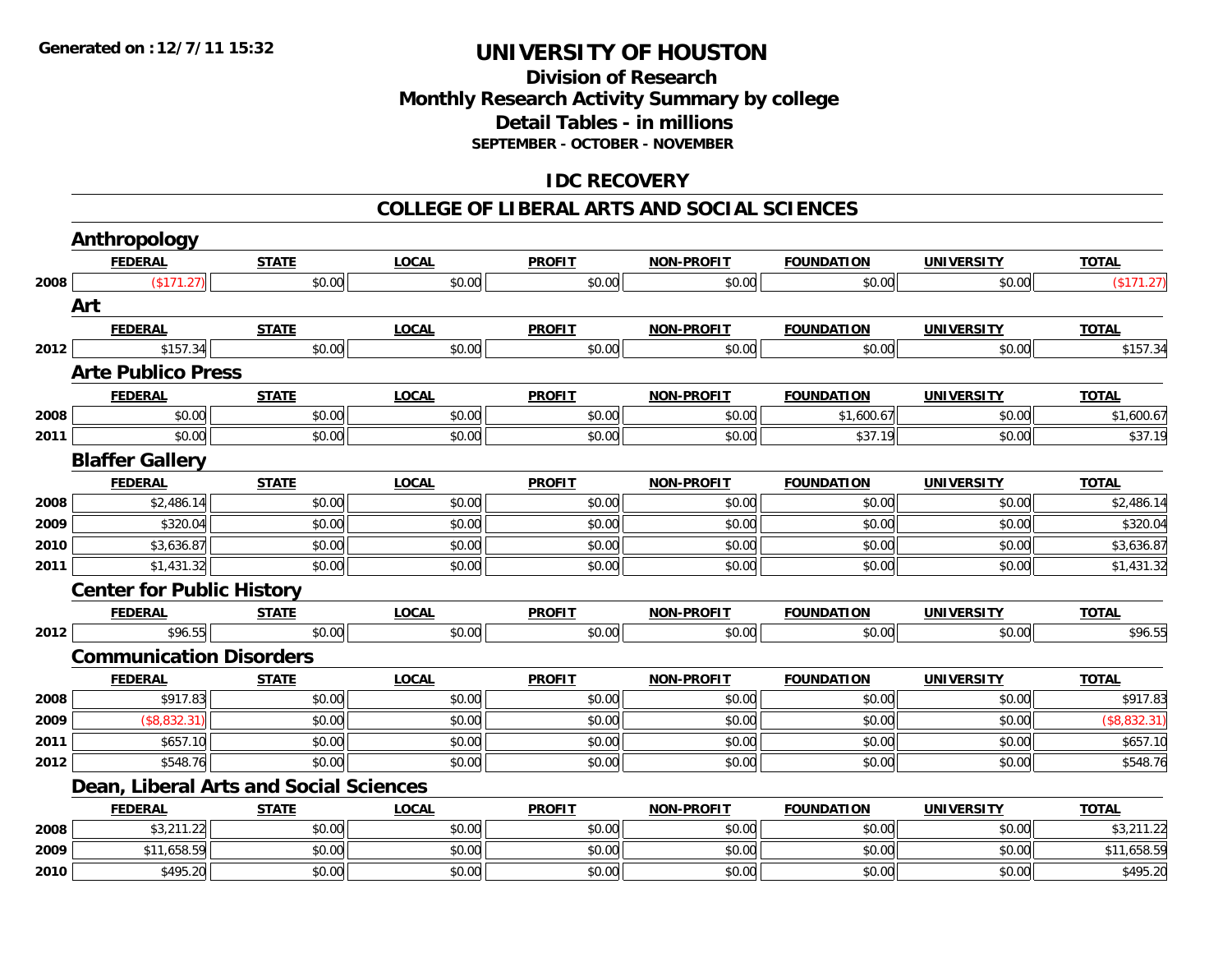### **Division of ResearchMonthly Research Activity Summary by college Detail Tables - in millions SEPTEMBER - OCTOBER - NOVEMBER**

### **IDC RECOVERY**

#### **COLLEGE OF LIBERAL ARTS AND SOCIAL SCIENCES**

|      | <b>Economics</b>                      |              |              |               |                   |                   |                   |              |
|------|---------------------------------------|--------------|--------------|---------------|-------------------|-------------------|-------------------|--------------|
|      | <b>FEDERAL</b>                        | <b>STATE</b> | <b>LOCAL</b> | <b>PROFIT</b> | <b>NON-PROFIT</b> | <b>FOUNDATION</b> | <b>UNIVERSITY</b> | <b>TOTAL</b> |
| 2008 | \$4,270.29                            | \$0.00       | \$0.00       | \$0.00        | \$0.00            | \$0.00            | \$0.00            | \$4,270.29   |
| 2009 | (\$4,867.76)                          | \$0.00       | \$0.00       | \$0.00        | \$0.00            | \$0.00            | \$0.00            | (\$4,867.76) |
| 2010 | \$2,425.00                            | \$0.00       | \$0.00       | \$0.00        | \$0.00            | \$0.00            | \$0.00            | \$2,425.00   |
| 2012 | \$0.00                                | \$0.00       | \$0.00       | \$901.87      | \$0.00            | \$0.00            | \$0.00            | \$901.87     |
|      | <b>Health and Human Performance</b>   |              |              |               |                   |                   |                   |              |
|      | <b>FEDERAL</b>                        | <b>STATE</b> | <b>LOCAL</b> | <b>PROFIT</b> | <b>NON-PROFIT</b> | <b>FOUNDATION</b> | <b>UNIVERSITY</b> | <b>TOTAL</b> |
| 2008 | \$101,216.58                          | \$0.00       | \$0.00       | \$2,563.28    | \$0.00            | \$194.45          | \$0.00            | \$103,974.31 |
| 2009 | \$127,689.25                          | \$0.00       | \$0.00       | \$5,399.96    | \$0.00            | \$241.06          | \$0.00            | \$133,330.27 |
| 2010 | \$152,850.07                          | \$0.00       | \$0.00       | \$5,830.54    | \$0.00            | \$610.97          | \$0.00            | \$159,291.58 |
| 2011 | \$96,508.97                           | \$0.00       | \$0.00       | \$17,896.36   | \$0.00            | \$505.78          | \$0.00            | \$114,911.11 |
| 2012 | \$15,394.29                           | \$0.00       | \$0.00       | \$18,539.77   | \$0.00            | \$0.00            | \$0.00            | \$33,934.06  |
|      | <b>History</b>                        |              |              |               |                   |                   |                   |              |
|      | <b>FEDERAL</b>                        | <b>STATE</b> | <b>LOCAL</b> | <b>PROFIT</b> | <b>NON-PROFIT</b> | <b>FOUNDATION</b> | <b>UNIVERSITY</b> | <b>TOTAL</b> |
| 2008 | \$2,206.75                            | \$0.00       | \$0.00       | \$0.00        | \$2,600.44        | \$0.00            | \$0.00            | \$4,807.19   |
|      | <b>Hobby Center for Public Policy</b> |              |              |               |                   |                   |                   |              |
|      | <b>FEDERAL</b>                        | <b>STATE</b> | <b>LOCAL</b> | <b>PROFIT</b> | <b>NON-PROFIT</b> | <b>FOUNDATION</b> | <b>UNIVERSITY</b> | <b>TOTAL</b> |
| 2010 | \$442.47                              | \$0.00       | \$0.00       | \$0.00        | \$0.00            | \$0.00            | \$0.00            | \$442.47     |
| 2011 | \$1,711.55                            | \$0.00       | \$0.00       | \$0.00        | \$0.00            | \$0.00            | \$0.00            | \$1,711.55   |
|      | <b>Philosophy</b>                     |              |              |               |                   |                   |                   |              |
|      | <b>FEDERAL</b>                        | <b>STATE</b> | <b>LOCAL</b> | <b>PROFIT</b> | <b>NON-PROFIT</b> | <b>FOUNDATION</b> | <b>UNIVERSITY</b> | <b>TOTAL</b> |
| 2012 | \$843.13                              | \$0.00       | \$0.00       | \$0.00        | \$0.00            | \$0.00            | \$0.00            | \$843.13     |
|      | <b>Political Science</b>              |              |              |               |                   |                   |                   |              |
|      | <b>FEDERAL</b>                        | <b>STATE</b> | <b>LOCAL</b> | <b>PROFIT</b> | <b>NON-PROFIT</b> | <b>FOUNDATION</b> | <b>UNIVERSITY</b> | <b>TOTAL</b> |
| 2008 | \$2,951.33                            | \$0.00       | \$0.00       | \$0.00        | \$0.00            | \$0.00            | \$0.00            | \$2,951.33   |
| 2009 | \$0.00                                | \$0.00       | \$0.00       | \$0.00        | \$0.00            | \$0.00            | \$1,924.20        | \$1,924.20   |
| 2010 | \$132.30                              | \$0.00       | \$0.00       | \$0.00        | \$0.00            | \$0.00            | \$0.00            | \$132.30     |
| 2011 | \$0.00                                | \$0.00       | \$0.00       | \$0.00        | \$0.00            | \$0.00            | \$0.00            | \$0.00       |
| 2012 | \$0.00                                | \$0.00       | \$0.00       | \$0.00        | \$0.00            | \$0.00            | \$0.00            | \$0.00       |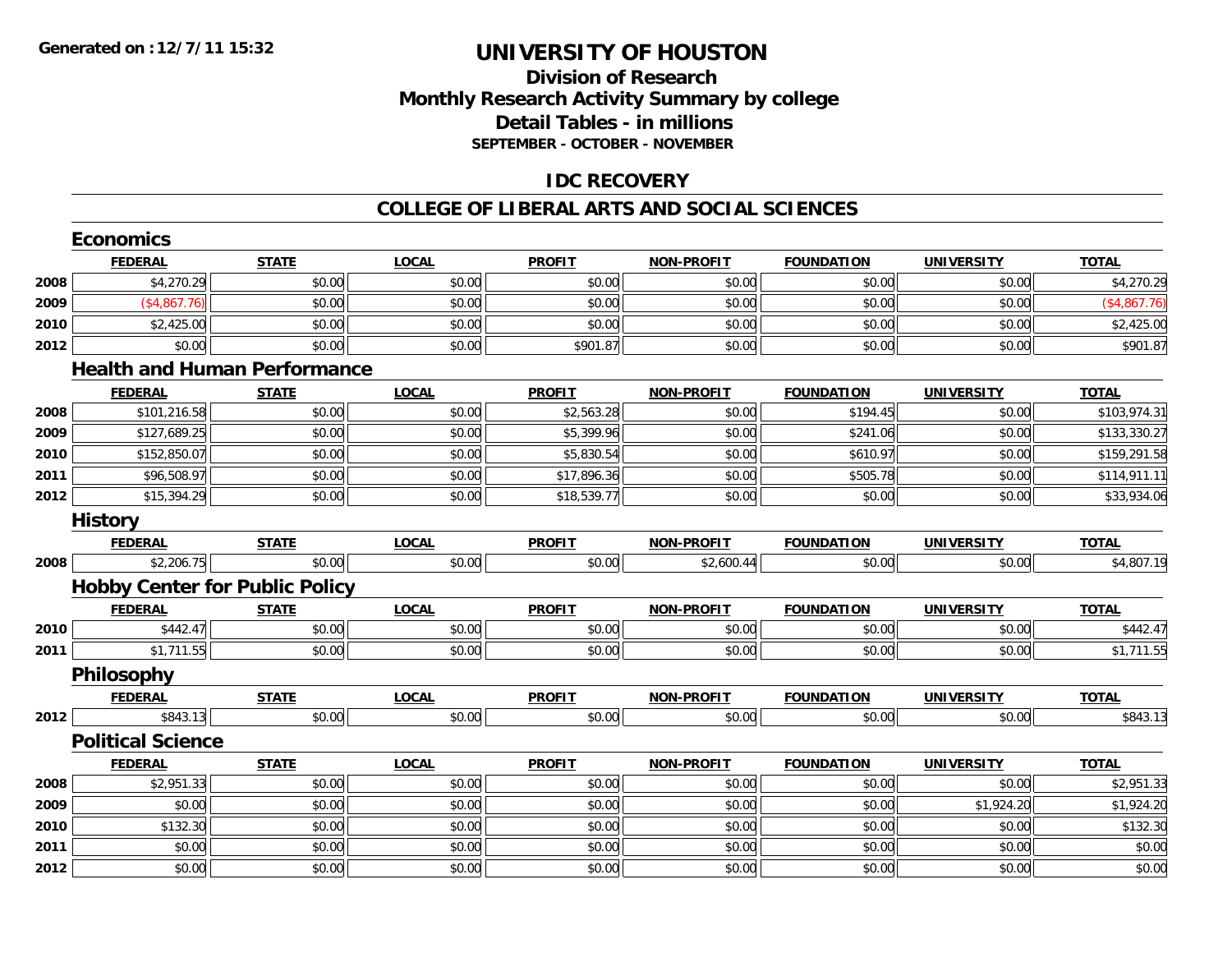### **Division of Research Monthly Research Activity Summary by college Detail Tables - in millions SEPTEMBER - OCTOBER - NOVEMBER**

### **IDC RECOVERY**

#### **COLLEGE OF LIBERAL ARTS AND SOCIAL SCIENCES**

|       | <b>Psychology</b> |              |              |               |                   |                   |                   |                |
|-------|-------------------|--------------|--------------|---------------|-------------------|-------------------|-------------------|----------------|
|       | <b>FEDERAL</b>    | <b>STATE</b> | <b>LOCAL</b> | <b>PROFIT</b> | <b>NON-PROFIT</b> | <b>FOUNDATION</b> | <b>UNIVERSITY</b> | <b>TOTAL</b>   |
| 2008  | \$460,872.79      | \$192,421.54 | \$0.00       | \$964.37      | \$394.62          | \$0.00            | \$0.00            | \$654,653.32   |
| 2009  | \$463,020.45      | \$41,597.01  | \$0.00       | \$2,570.06    | \$0.00            | \$753.65          | \$0.00            | \$507,941.17   |
| 2010  | \$112,136.63      | \$107,727.63 | \$0.00       | \$1,811.33    | \$0.00            | \$172.63          | \$162.29          | \$222,010.51   |
| 2011  | \$317,734.86      | \$6,384.23   | \$0.00       | \$1,625.90    | \$2,204.52        | \$2,815.02        | \$0.00            | \$330,764.53   |
| 2012  | \$391,249.97      | \$394.87     | \$0.00       | \$837.05      | \$3,428.90        | \$3,252.53        | (\$3,117.51)      | \$396,045.81   |
|       | <b>Sociology</b>  |              |              |               |                   |                   |                   |                |
|       | <b>FEDERAL</b>    | <b>STATE</b> | <b>LOCAL</b> | <b>PROFIT</b> | <b>NON-PROFIT</b> | <b>FOUNDATION</b> | <b>UNIVERSITY</b> | <b>TOTAL</b>   |
| 2008  | \$6,901.51        | \$0.00       | \$151.38     | \$0.00        | \$0.00            | \$0.00            | \$0.00            | \$7,052.89     |
| 2009  | \$6,150.21        | \$0.00       | \$834.42     | \$0.00        | \$0.00            | \$0.00            | \$0.00            | \$6,984.63     |
| 2010  | \$14,652.04       | \$0.00       | \$432.67     | \$0.00        | \$634.32          | \$0.00            | \$0.00            | \$15,719.03    |
| 2011  | \$12,205.46       | \$0.00       | \$0.00       | \$0.00        | \$0.00            | \$0.00            | \$0.00            | \$12,205.46    |
| 2012  | \$1,448.20        | \$0.00       | \$0.00       | \$0.00        | \$0.00            | \$0.00            | \$0.00            | \$1,448.20     |
| Total | \$2,306,759.73    | \$348,525.28 | \$1,418.47   | \$58,940.49   | \$9,262.80        | \$10,183.94       | ( \$1,031.02)     | \$2,734,059.69 |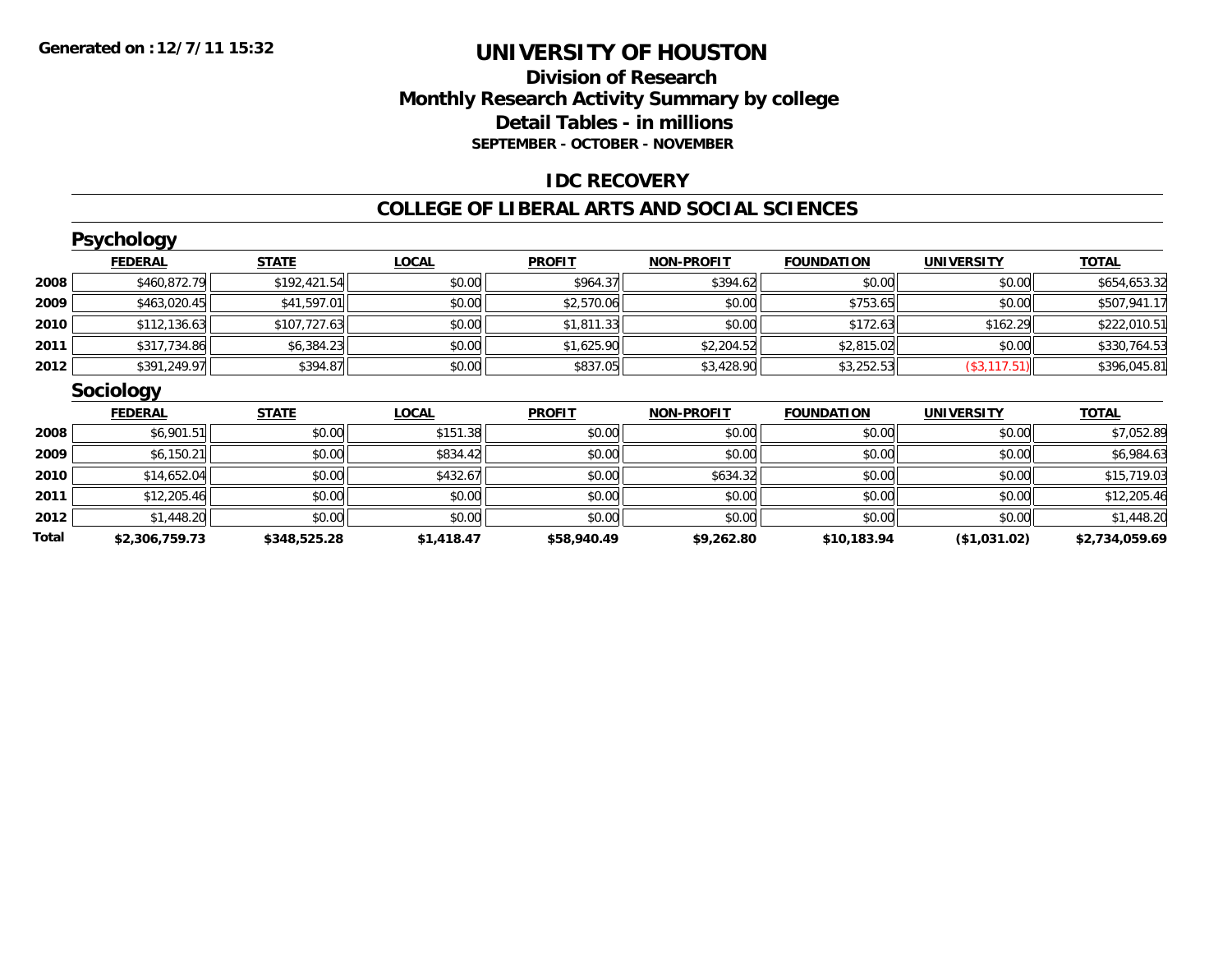### **Division of ResearchMonthly Research Activity Summary by college Detail Tables - in millionsSEPTEMBER - OCTOBER - NOVEMBER**

### **IDC RECOVERY**

### **COLLEGE OF NATURAL SCIENCES AND MATHEMATICS**

|      | <b>Allied Geophysical Laboratories</b>                 |              |              |               |                   |                   |                   |              |
|------|--------------------------------------------------------|--------------|--------------|---------------|-------------------|-------------------|-------------------|--------------|
|      | <b>FEDERAL</b>                                         | <b>STATE</b> | <b>LOCAL</b> | <b>PROFIT</b> | <b>NON-PROFIT</b> | <b>FOUNDATION</b> | <b>UNIVERSITY</b> | <b>TOTAL</b> |
| 2012 | \$0.00                                                 | \$0.00       | \$0.00       | \$2,026.00    | \$0.00            | \$0.00            | \$0.00            | \$2,026.00   |
|      | <b>Biology/Biochemistry</b><br><b>FEDERAL</b>          | <b>STATE</b> | <b>LOCAL</b> | <b>PROFIT</b> | <b>NON-PROFIT</b> | <b>FOUNDATION</b> | <b>UNIVERSITY</b> | <b>TOTAL</b> |
| 2008 | \$209,097.84                                           | \$0.00       | \$0.00       | \$0.00        | \$831.55          | \$0.00            | \$0.00            | \$209,929.39 |
| 2009 | \$126,775.53                                           | \$0.00       | \$0.00       | \$0.00        | \$0.00            | \$357.93          | \$0.00            | \$127,133.46 |
| 2010 | \$265,130.99                                           | \$0.00       | \$0.00       | \$0.00        | \$5,180.24        | \$569.60          | \$0.00            | \$270,880.83 |
| 2011 | \$270,398.78                                           | (\$22.66)    | \$0.00       | \$0.00        | \$5,058.34        | \$0.00            | \$0.00            | \$275,434.46 |
| 2012 | \$255,370.49                                           | \$6,334.34   | \$0.00       | \$0.00        | \$12,828.50       | \$0.00            | \$0.00            | \$274,533.32 |
|      | <b>Center for Nuclear Receptors and Cell Signaling</b> |              |              |               |                   |                   |                   |              |
|      | <b>FEDERAL</b>                                         | <b>STATE</b> | <b>LOCAL</b> | <b>PROFIT</b> | <b>NON-PROFIT</b> | <b>FOUNDATION</b> | <b>UNIVERSITY</b> | <b>TOTAL</b> |
| 2010 | \$0.00                                                 | \$0.00       | \$0.00       | \$0.00        | \$0.00            | \$0.00            | \$0.00            | \$0.00       |
| 2011 | \$41,854.88                                            | \$91.52      | \$0.00       | \$0.00        | \$0.00            | \$0.00            | \$0.00            | \$41,946.40  |
| 2012 | \$46,044.48                                            | \$3,751.44   | \$0.00       | \$12,867.98   | \$0.00            | \$0.00            | \$0.00            | \$62,663.90  |
|      | <b>Chemistry</b>                                       |              |              |               |                   |                   |                   |              |
|      | <b>FEDERAL</b>                                         | <b>STATE</b> | <b>LOCAL</b> | <b>PROFIT</b> | <b>NON-PROFIT</b> | <b>FOUNDATION</b> | <b>UNIVERSITY</b> | <b>TOTAL</b> |
| 2008 | \$158,875.28                                           | \$0.00       | \$0.00       | \$1,210.85    | \$6,221.55        | \$0.00            | \$0.00            | \$166,307.68 |
| 2009 | \$89,668.05                                            | \$0.00       | \$0.00       | \$8,721.27    | \$0.00            | \$0.00            | \$6,969.29        | \$105,358.61 |
| 2010 | \$169,666.60                                           | \$0.00       | \$0.00       | \$7,015.12    | (\$11.01)         | \$0.00            | \$11,703.03       | \$188,373.74 |
| 2011 | \$215,159.98                                           | \$300.93     | \$0.00       | \$382.72      | \$0.00            | \$0.00            | \$653.24          | \$216,496.87 |
| 2012 | \$180,130.66                                           | \$6,300.05   | \$0.00       | \$3,402.71    | \$0.00            | \$0.00            | \$4,228.89        | \$194,062.31 |
|      | <b>Computer Science</b>                                |              |              |               |                   |                   |                   |              |
|      | <b>FEDERAL</b>                                         | <b>STATE</b> | <b>LOCAL</b> | <b>PROFIT</b> | <b>NON-PROFIT</b> | <b>FOUNDATION</b> | <b>UNIVERSITY</b> | <b>TOTAL</b> |
| 2008 | \$159,755.86                                           | \$0.00       | \$0.00       | (\$666.24)    | \$0.00            | \$0.00            | \$0.00            | \$159,089.62 |
| 2009 | \$170,862.34                                           | \$0.00       | \$0.00       | \$6,484.38    | \$0.00            | \$0.00            | \$0.00            | \$177,346.72 |
| 2010 | \$198,795.45                                           | \$0.00       | \$0.00       | \$2,471.05    | \$0.00            | \$0.00            | \$0.00            | \$201,266.50 |
| 2011 | \$344,125.12                                           | \$1,057.93   | \$0.00       | \$5,438.31    | \$0.00            | \$0.00            | \$0.00            | \$350,621.36 |
| 2012 | \$150,256.40                                           | \$486.44     | \$0.00       | \$41,858.28   | \$2,025.71        | \$0.00            | \$0.00            | \$194,626.83 |
|      | <b>Dean, Natural Sciences and Mathematics</b>          |              |              |               |                   |                   |                   |              |
|      | <b>FEDERAL</b>                                         | <b>STATE</b> | <b>LOCAL</b> | <b>PROFIT</b> | <b>NON-PROFIT</b> | <b>FOUNDATION</b> | <b>UNIVERSITY</b> | <b>TOTAL</b> |
|      |                                                        |              | \$0.00       |               |                   |                   |                   |              |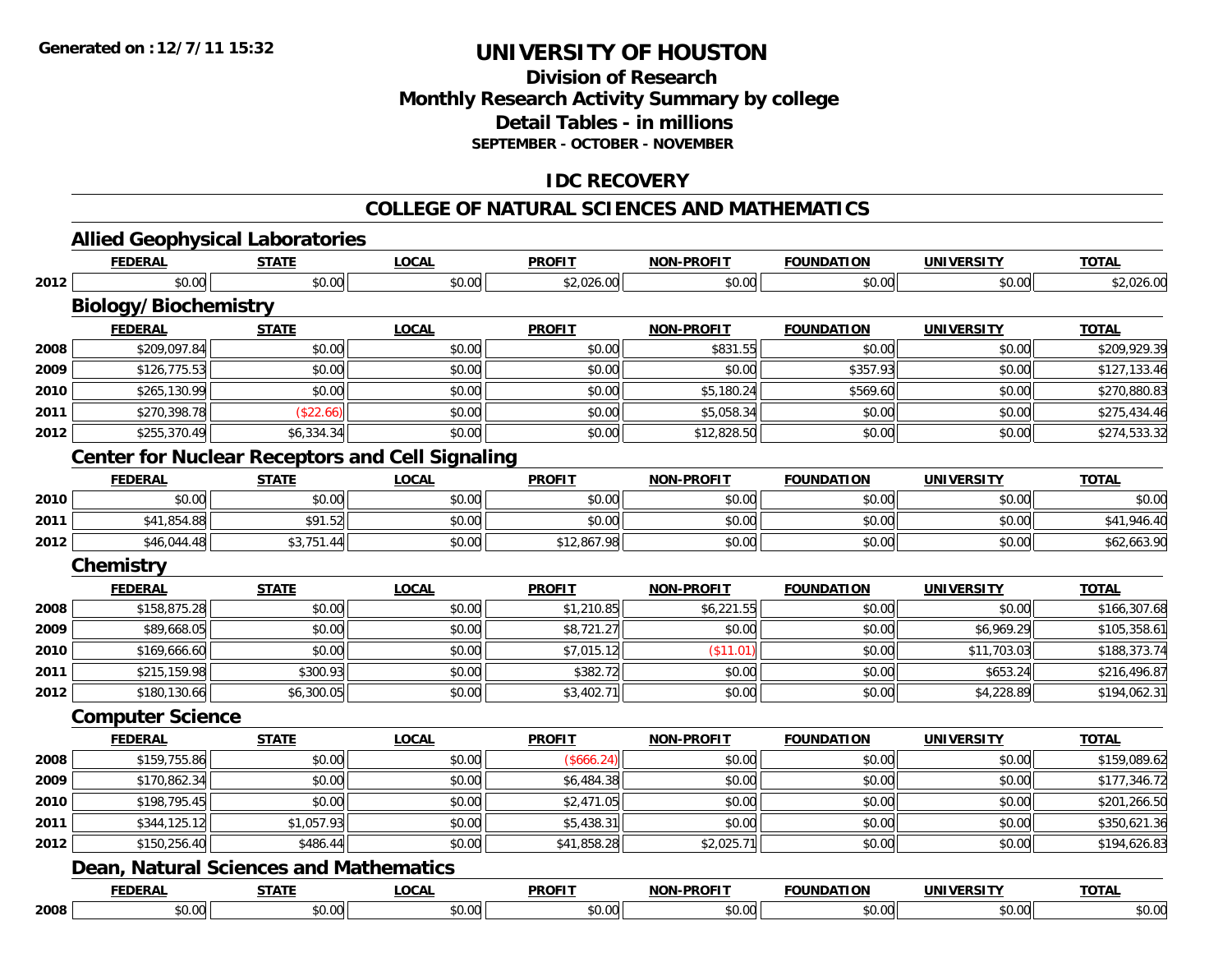### **Division of ResearchMonthly Research Activity Summary by college Detail Tables - in millionsSEPTEMBER - OCTOBER - NOVEMBER**

### **IDC RECOVERY**

### **COLLEGE OF NATURAL SCIENCES AND MATHEMATICS**

### **Dean, Natural Sciences and Mathematics**

|              | <b>FEDERAL</b>     | <b>STATE</b> | <b>LOCAL</b> | <b>PROFIT</b>  | <b>NON-PROFIT</b> | <b>FOUNDATION</b> | <b>UNIVERSITY</b> | <b>TOTAL</b>   |
|--------------|--------------------|--------------|--------------|----------------|-------------------|-------------------|-------------------|----------------|
| 2009         | \$0.00             | \$0.00       | \$0.00       | \$0.00         | \$0.00            | \$0.00            | \$0.00            | \$0.00         |
| 2010         | \$0.00             | \$0.00       | \$0.00       | \$0.00         | \$0.00            | \$0.00            | \$0.00            | \$0.00         |
| 2011         | \$0.00             | \$0.00       | \$0.00       | \$0.00         | \$0.00            | \$0.00            | \$0.00            | \$0.00         |
| 2012         | \$0.00             | \$0.00       | \$0.00       | \$0.00         | \$0.00            | \$0.00            | \$0.00            | \$0.00         |
|              | <b>Geosciences</b> |              |              |                |                   |                   |                   |                |
|              | <b>FEDERAL</b>     | <b>STATE</b> | <b>LOCAL</b> | <b>PROFIT</b>  | <b>NON-PROFIT</b> | <b>FOUNDATION</b> | <b>UNIVERSITY</b> | <b>TOTAL</b>   |
| 2008         | \$71,128.35        | \$9,106.96   | \$0.00       | \$25,073.17    | \$8,842.73        | \$0.00            | \$1,334.86        | \$115,486.07   |
| 2009         | \$61,516.92        | \$24.92      | \$0.00       | \$54,546.39    | \$12,082.29       | \$0.00            | \$0.00            | \$128,170.52   |
| 2010         | \$34,078.77        | \$10,623.34  | \$0.00       | \$92,015.23    | \$10,811.65       | \$0.00            | \$0.00            | \$147,528.99   |
| 2011         | \$77,283.38        | \$18,777.32  | \$0.00       | \$90,241.93    | \$13,252.34       | \$0.00            | \$0.00            | \$199,554.97   |
| 2012         | \$129,182.00       | \$26,330.11  | \$0.00       | \$72,350.52    | \$10,993.50       | \$0.00            | \$0.00            | \$238,856.13   |
|              | <b>Mathematics</b> |              |              |                |                   |                   |                   |                |
|              | <b>FEDERAL</b>     | <b>STATE</b> | <b>LOCAL</b> | <b>PROFIT</b>  | <b>NON-PROFIT</b> | <b>FOUNDATION</b> | <b>UNIVERSITY</b> | <b>TOTAL</b>   |
| 2008         | \$52,129.12        | \$2,778.88   | \$0.00       | \$324.88       | \$1,727.54        | \$0.00            | \$0.00            | \$56,960.42    |
| 2009         | \$48,224.85        | \$0.00       | \$0.00       | \$851.94       | \$0.00            | \$0.00            | \$0.00            | \$49,076.78    |
| 2010         | \$71,820.72        | \$0.00       | \$0.00       | \$0.00         | \$0.00            | \$0.00            | \$0.00            | \$71,820.72    |
| 2011         | \$52,206.23        | \$1,538.44   | \$0.00       | \$3,526.38     | \$5,482.83        | \$0.00            | \$0.00            | \$62,753.87    |
| 2012         | \$45,081.94        | \$3,828.83   | \$0.00       | \$7,585.25     | \$8,722.59        | (\$252.50)        | \$0.00            | \$64,966.10    |
|              | <b>Physics</b>     |              |              |                |                   |                   |                   |                |
|              | <b>FEDERAL</b>     | <b>STATE</b> | <b>LOCAL</b> | <b>PROFIT</b>  | <b>NON-PROFIT</b> | <b>FOUNDATION</b> | <b>UNIVERSITY</b> | <b>TOTAL</b>   |
| 2008         | \$108,772.90       | \$0.00       | \$0.00       | \$34,747.97    | \$1,112.03        | \$0.00            | \$0.00            | \$144,632.90   |
| 2009         | \$39,262.81        | \$0.00       | \$0.00       | \$38,749.70    | (\$482.80)        | \$0.00            | \$0.00            | \$77,529.72    |
| 2010         | \$95,760.71        | \$0.00       | \$0.00       | \$19,351.97    | \$3,182.70        | \$0.00            | \$0.00            | \$118,295.38   |
| 2011         | \$128,103.47       | \$0.00       | \$0.00       | \$48,429.79    | \$0.96            | \$0.00            | \$0.00            | \$176,534.22   |
| 2012         | \$170,001.11       | \$0.00       | \$0.00       | (\$40, 125.69) | \$394.22          | \$0.00            | \$0.00            | \$130,269.64   |
| <b>Total</b> | \$4,236,522.02     | \$91,308.77  | \$0.00       | \$538,881.83   | \$108,257.46      | \$675.03          | \$24,889.31       | \$5,000,534.43 |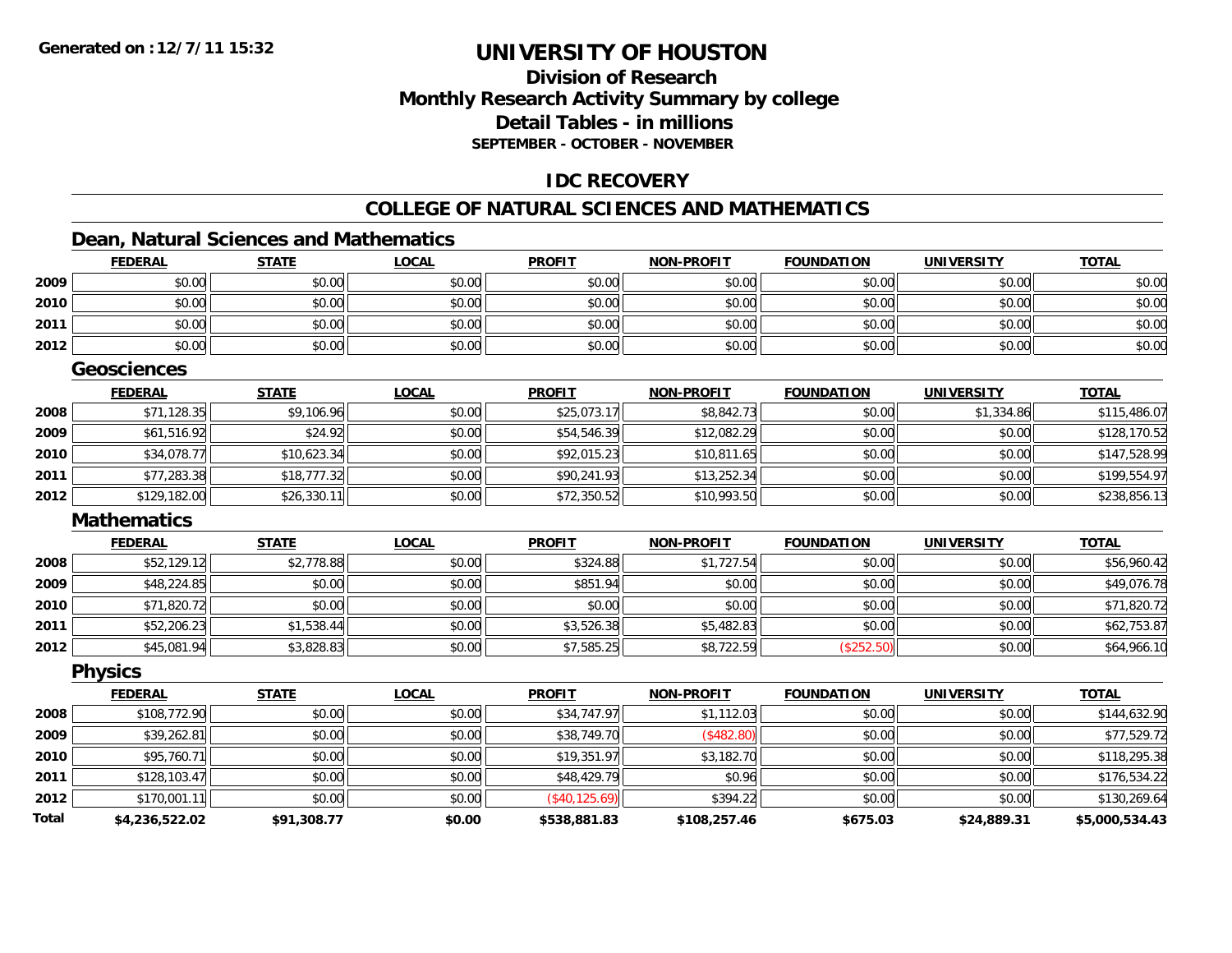### **Division of ResearchMonthly Research Activity Summary by college Detail Tables - in millions SEPTEMBER - OCTOBER - NOVEMBER**

#### **IDC RECOVERY**

#### **COLLEGE OF OPTOMETRY**

### **Optometry, Community**

|       | <b>FEDERAL</b> | <b>STATE</b> | <b>LOCAL</b> | <b>PROFIT</b> | <b>NON-PROFIT</b> | <b>FOUNDATION</b> | <b>UNIVERSITY</b> | <b>TOTAL</b>   |
|-------|----------------|--------------|--------------|---------------|-------------------|-------------------|-------------------|----------------|
| 2008  | \$230,880.48   | \$0.00       | \$0.00       | \$18,375.56   | \$24.00           | \$0.00            | \$18,351.84       | \$267,631.88   |
| 2009  | \$137,368.45   | \$0.00       | \$0.00       | \$7,635.68    | \$0.00            | \$0.00            | \$15,508.88       | \$160,513.01   |
| 2010  | \$270,467.94   | \$830.88     | \$0.00       | \$14,982.87   | \$0.00            | \$0.00            | \$20,667.14       | \$306,948.83   |
| 2011  | \$222,967.33   | \$0.00       | \$0.00       | \$12,636.87   | \$0.00            | \$0.00            | \$10,774.97       | \$246,379.17   |
| 2012  | \$234,912.28   | \$0.00       | \$0.00       | \$24,551.23   | \$0.00            | \$0.00            | \$25,444.67       | \$284,908.18   |
| Total | \$1,096,596.48 | \$830.88     | \$0.00       | \$78,182.21   | \$24.00           | \$0.00            | \$90,747.50       | \$1,266,381.07 |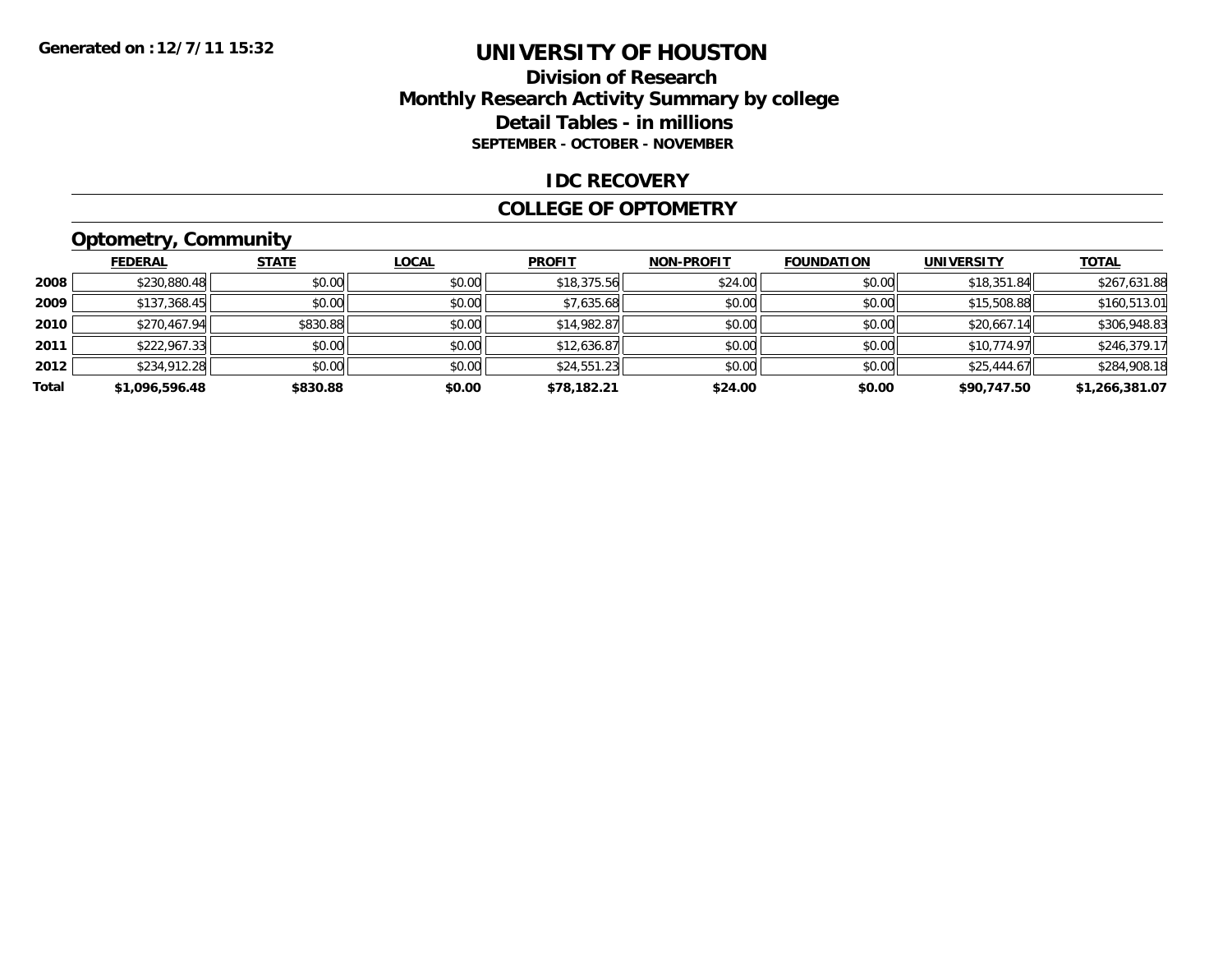### **Division of ResearchMonthly Research Activity Summary by college Detail Tables - in millions SEPTEMBER - OCTOBER - NOVEMBER**

### **IDC RECOVERY**

#### **COLLEGE OF PHARMACY**

### **Clinical Sciences and Administration**

|      | <b>FEDERAL</b> | <b>STATE</b> | <b>LOCAL</b> | <b>PROFIT</b> | <b>NON-PROFIT</b> | <b>FOUNDATION</b> | <b>UNIVERSITY</b> | <b>TOTAL</b> |
|------|----------------|--------------|--------------|---------------|-------------------|-------------------|-------------------|--------------|
| 2008 | \$5,724.63     | \$0.00       | \$0.00       | \$11,758.93   | \$0.00            | \$274.16          | \$0.00            | \$17,757.72  |
| 2009 | \$16,534.93    | \$0.00       | \$0.00       | \$20,192.54   | \$0.00            | \$105.38          | \$0.00            | \$36,832.85  |
| 2010 | \$11,163.25    | \$0.00       | \$0.00       | \$19,133.71   | \$3,223.09        | \$0.00            | \$207.61          | \$33,727.66  |
| 2011 | \$19,699.70    | \$444.16     | \$0.00       | \$13,576.41   | \$4,248.54        | \$0.00            | \$4.97            | \$37,973.78  |
| 2012 | \$16,238.31    | \$0.00       | \$0.00       | \$10,807.10   | \$11.27           | \$0.00            | \$0.00            | \$27,034.14  |

### **Pharmacological and Pharmaceutical Sciences**

|       | <b>FEDERAL</b> | <b>STATE</b> | <b>LOCAL</b> | <b>PROFIT</b> | <b>NON-PROFIT</b> | <b>FOUNDATION</b> | <b>UNIVERSITY</b> | <b>TOTAL</b> |
|-------|----------------|--------------|--------------|---------------|-------------------|-------------------|-------------------|--------------|
| 2008  | \$155,484.86   | \$0.00       | \$0.00       | \$5,054.46    | \$1,727.87        | \$0.00            | \$0.00            | \$162,267.19 |
| 2009  | \$103,076.91   | \$0.00       | \$0.00       | \$3,710.74    | \$1,461.63        | \$0.00            | \$0.00            | \$108,249.28 |
| 2010  | \$179,735.37   | \$0.00       | \$0.00       | \$2,198.66    | \$2,755.59        | \$598.67          | \$0.00            | \$185,288.29 |
| 2011  | \$203,425.77   | \$0.00       | \$0.00       | \$0.00        | \$4,781.95        | \$0.00            | \$0.00            | \$208,207.72 |
| 2012  | \$94,064.35    | \$0.00       | \$0.00       | \$0.00        | \$2,210.59        | \$0.00            | \$0.00            | \$96,274.94  |
| Total | \$805,148.08   | \$444.16     | \$0.00       | \$86,432.55   | \$20,397.99       | \$978.21          | \$212.58          | \$913,613.57 |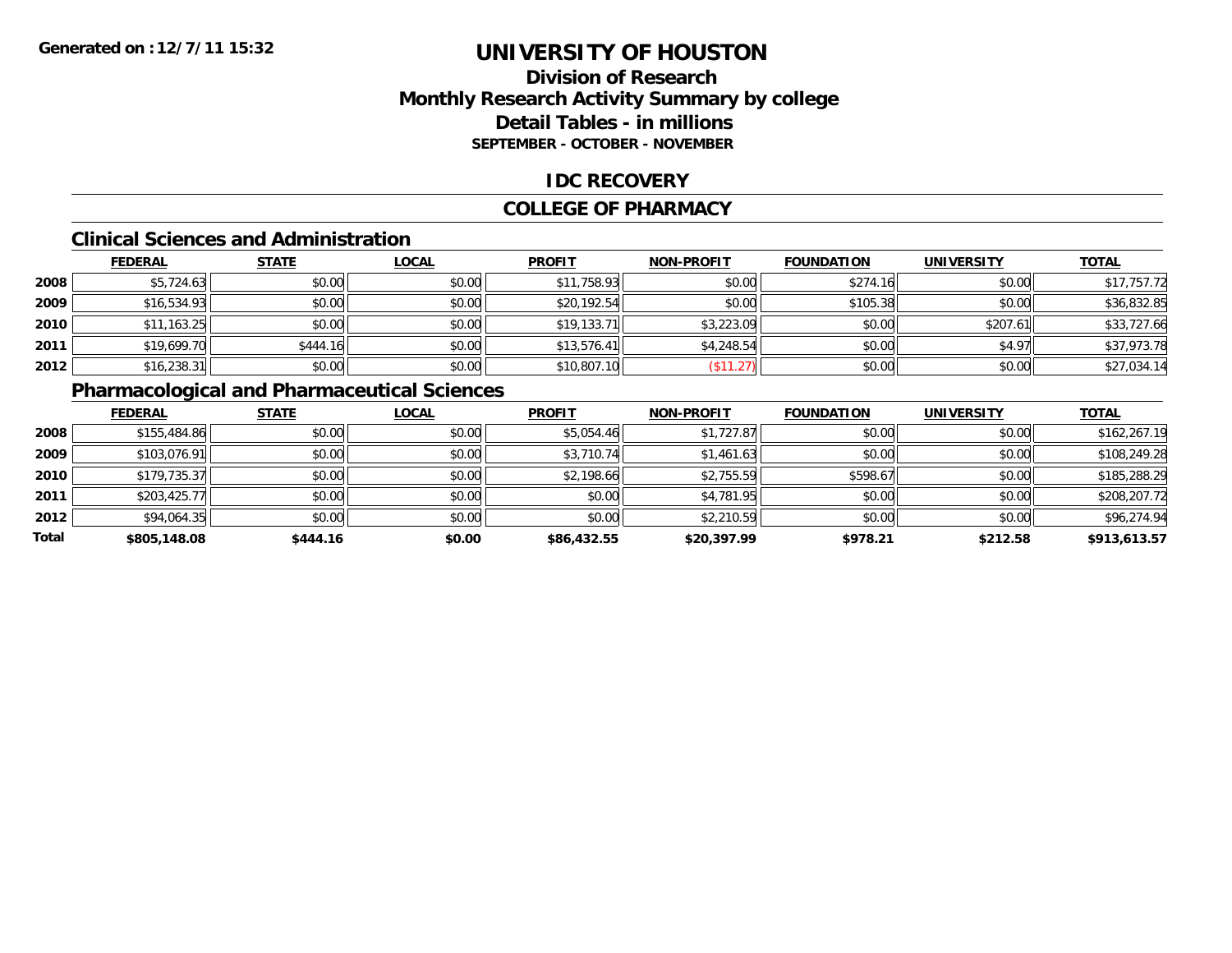### **Division of ResearchMonthly Research Activity Summary by college Detail Tables - in millionsSEPTEMBER - OCTOBER - NOVEMBER**

#### **IDC RECOVERY**

#### **COLLEGE OF TECHNOLOGY**

### **Center for Technology Literacy**

|      | <b>FEDERAL</b>                                                | <b>STATE</b>   | <b>LOCAI</b>  | <b>PROFIT</b>           | <b>NON-PROFIT</b> | <b>FOUNDATION</b> | <b>UNIVERSITY</b>  | <b>TOTAL</b> |
|------|---------------------------------------------------------------|----------------|---------------|-------------------------|-------------------|-------------------|--------------------|--------------|
| 2011 | $\sim$ 0.0 0.0<br>$\uparrow$ $\uparrow$ $\uparrow$<br>.682.29 | \$0.00         | 0.00<br>pu.uu | 0000<br>JU.UU           | 0000<br>PO.OO     | 0.00<br>JU.UU     | $\sim$ 00<br>JU.UU |              |
| 2012 | \$66.09C                                                      | en uu<br>JU.UU | 0.00<br>DU.UU | 0 <sup>0</sup><br>JU.UU | 0000<br>PO.OO     | 0.00<br>JU.UU     | en uu<br>JU.UU     | 566,090      |

<u> 1989 - Andrea Station Barbara, amerikan personal di sebagai personal di sebagai personal di sebagai personal</u>

### **Dean, Technology**

|      | <b>FEDERAL</b> | <b>STATE</b> | <b>LOCAL</b> | <b>PROFIT</b> | <b>NON-PROFIT</b> | <b>FOUNDATION</b> | <b>UNIVERSITY</b> | <b>TOTAL</b> |
|------|----------------|--------------|--------------|---------------|-------------------|-------------------|-------------------|--------------|
| 2008 | \$21,300.36    | \$0.00       | \$0.00       | \$0.00        | \$0.00            | \$0.00            | \$0.00            | \$21,300.36  |
| 2009 | \$20,395.79    | \$0.00       | \$0.00       | \$0.00        | \$0.00            | \$0.00            | \$0.00            | \$20,395.79  |
| 2010 | \$14,051.92    | \$0.00       | \$0.00       | \$0.00        | \$0.00            | \$0.00            | \$0.00            | \$14,051.92  |
| 2011 | \$6,351.45     | \$0.00       | \$0.00       | \$0.00        | \$0.00            | \$0.00            | \$0.00            | \$6,351.45   |
| 2012 | \$4,520.67     | \$0.00       | \$0.00       | \$0.00        | \$0.00            | \$0.00            | \$0.00            | \$4,520.67   |

### **Engineering Technology**

|      | <b>FEDERAL</b> | <b>STATE</b> | <b>LOCAL</b> | <b>PROFIT</b> | <b>NON-PROFIT</b> | <b>FOUNDATION</b> | <b>UNIVERSITY</b> | <b>TOTAL</b> |
|------|----------------|--------------|--------------|---------------|-------------------|-------------------|-------------------|--------------|
| 2008 | \$61,325.44    | \$0.00       | \$0.00       | \$369.15      | \$0.00            | \$0.00            | \$0.00            | \$61,694.59  |
| 2009 | \$10,550.62    | \$0.00       | \$0.00       | \$0.00        | \$1,509.43        | \$0.00            | \$1,593.64        | \$13,653.69  |
| 2010 | \$19,361.66    | \$0.00       | \$0.00       | \$270.27      | \$0.00            | \$11,146.27       | \$38.22           | \$30,816.42  |
| 2011 | \$15,573.55    | \$0.00       | \$0.00       | \$0.00        | \$0.00            | \$8,442.58        | \$0.00            | \$24,016.13  |
| 2012 | \$24,672.34    | \$0.00       | \$0.00       | \$1,900.79    | \$0.00            | \$0.00            | \$0.00            | \$26,573.13  |

### **Human Development and Consumer Science**

|      | <b>FEDERAL</b> | <b>STATE</b> | <b>LOCAL</b> | <b>PROFIT</b> | <b>NON-PROFIT</b> | <b>FOUNDATION</b> | <b>UNIVERSITY</b> | <b>TOTAL</b> |
|------|----------------|--------------|--------------|---------------|-------------------|-------------------|-------------------|--------------|
| 2008 | \$1,730.04     | \$776.36     | \$0.00       | \$54.05       | \$0.00            | \$0.00            | \$0.00            | \$2,560.45   |
| 2009 | \$3,964.73     | \$0.00       | \$0.00       | \$350.61      | \$0.00            | \$0.00            | \$0.00            | \$4,315.34   |
| 2010 | \$528.80       | \$0.00       | \$0.00       | \$415.56      | \$0.00            | \$0.00            | \$0.00            | \$944.36     |
| 2011 | \$213.79       | \$0.00       | \$0.00       | \$124.93      | \$0.00            | \$0.00            | \$0.00            | \$338.72     |
| 2012 | \$127.81       | \$0.00       | \$0.00       | \$0.00        | \$0.00            | \$0.00            | \$0.00            | \$127.81     |

### **Information & Logistics Technology**

|      | <u>FEDERAL</u> | <b>STATE</b> | <b>LOCAL</b> | <b>PROFIT</b> | <b>NON-PROFIT</b> | <b>FOUNDATION</b> | <b>UNIVERSITY</b> | <b>TOTAL</b> |
|------|----------------|--------------|--------------|---------------|-------------------|-------------------|-------------------|--------------|
| 2008 | \$3,350.69     | \$0.00       | \$0.00       | \$0.00        | \$0.00            | \$0.00            | \$0.00            | \$3,350.69   |
| 2009 | \$3,460.78     | \$0.00       | \$0.00       | \$0.00        | \$0.00            | \$0.00            | \$0.00            | \$3,460.78   |
| 2010 | \$1,978.67     | \$0.00       | \$0.00       | \$0.00        | \$0.00            | \$0.00            | \$0.00            | \$1,978.67   |
| 2011 | \$0.00         | \$0.00       | \$0.00       | \$0.00        | \$0.00            | \$0.00            | \$0.00            | \$0.00       |
| 2012 | \$4,434.35     | \$0.00       | \$0.00       | \$0.00        | \$0.00            | \$0.00            | \$0.00            | \$4,434.35   |

<u> 1980 - Johann Barbara, martxa alemaniar amerikan basar da da a shekara 1980 - Andrew Maria Barbara, mash</u>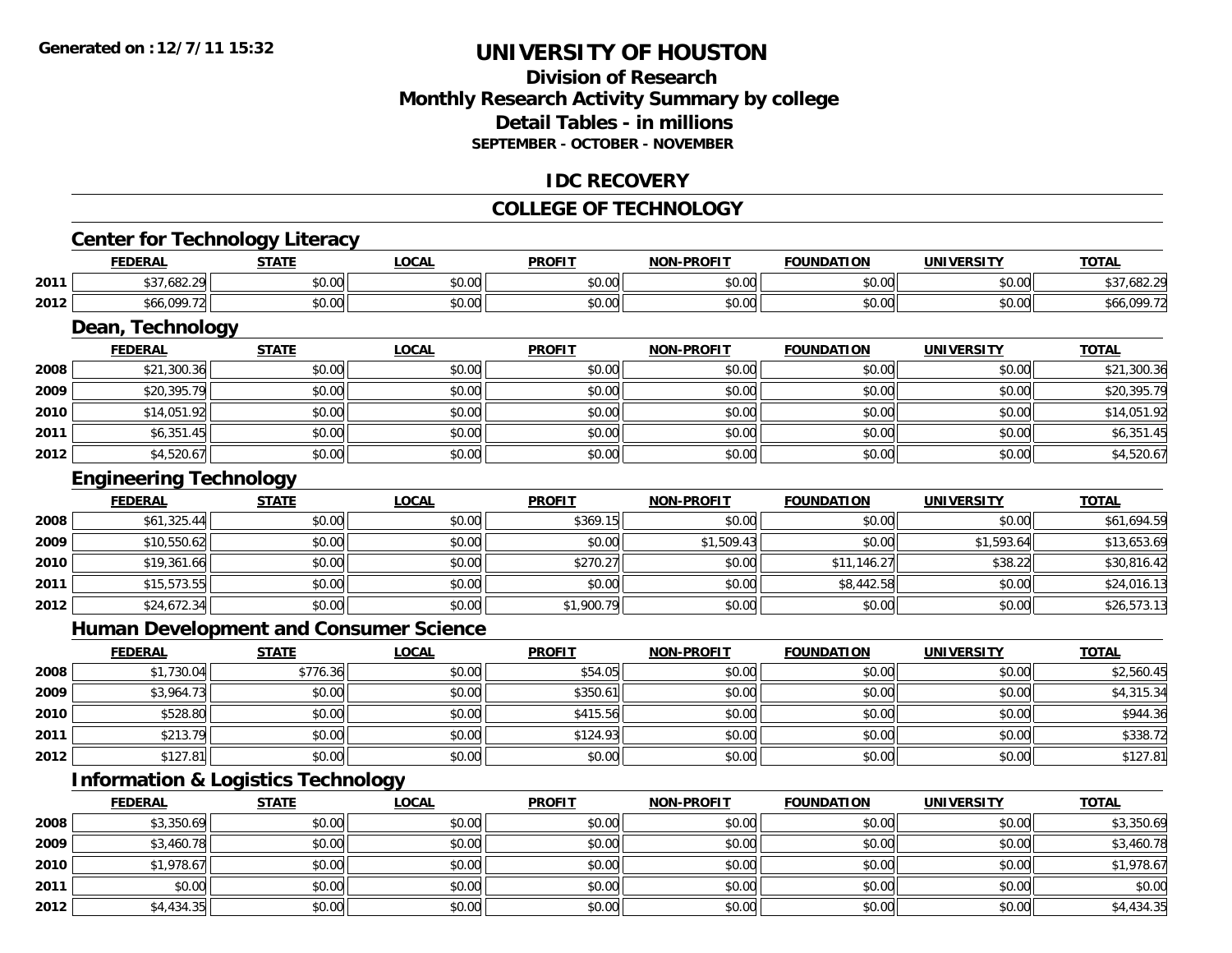### **Division of ResearchMonthly Research Activity Summary by college Detail Tables - in millions SEPTEMBER - OCTOBER - NOVEMBER**

### **IDC RECOVERY**

### **COLLEGE OF TECHNOLOGY**

### **Texas Manufacturing Assistance Center**

|       | <b>FEDERAL</b> | <u>STATE</u> | <u>LOCAL</u> | <b>PROFIT</b> | <b>NON-PROFIT</b> | <b>FOUNDATION</b> | <b>UNIVERSITY</b> | <b>TOTAL</b> |
|-------|----------------|--------------|--------------|---------------|-------------------|-------------------|-------------------|--------------|
| 2009  | \$0.00         | \$0.00       | \$0.00       | \$0.00        | \$0.00            | \$0.00            | \$0.00            | \$0.00       |
| 2010  | \$0.00         | \$0.00       | \$0.00       | \$0.00        | \$0.00            | \$0.00            | \$0.00            | \$0.00       |
| 2011  | \$0.00         | \$0.00       | \$0.00       | \$0.00        | \$0.00            | \$0.00            | \$0.00            | \$0.00       |
| Total | \$321,675.45   | \$776.36     | \$0.00       | \$3,485.36    | \$1,509.43        | \$19,588.85       | \$1,631.86        | \$348,667.31 |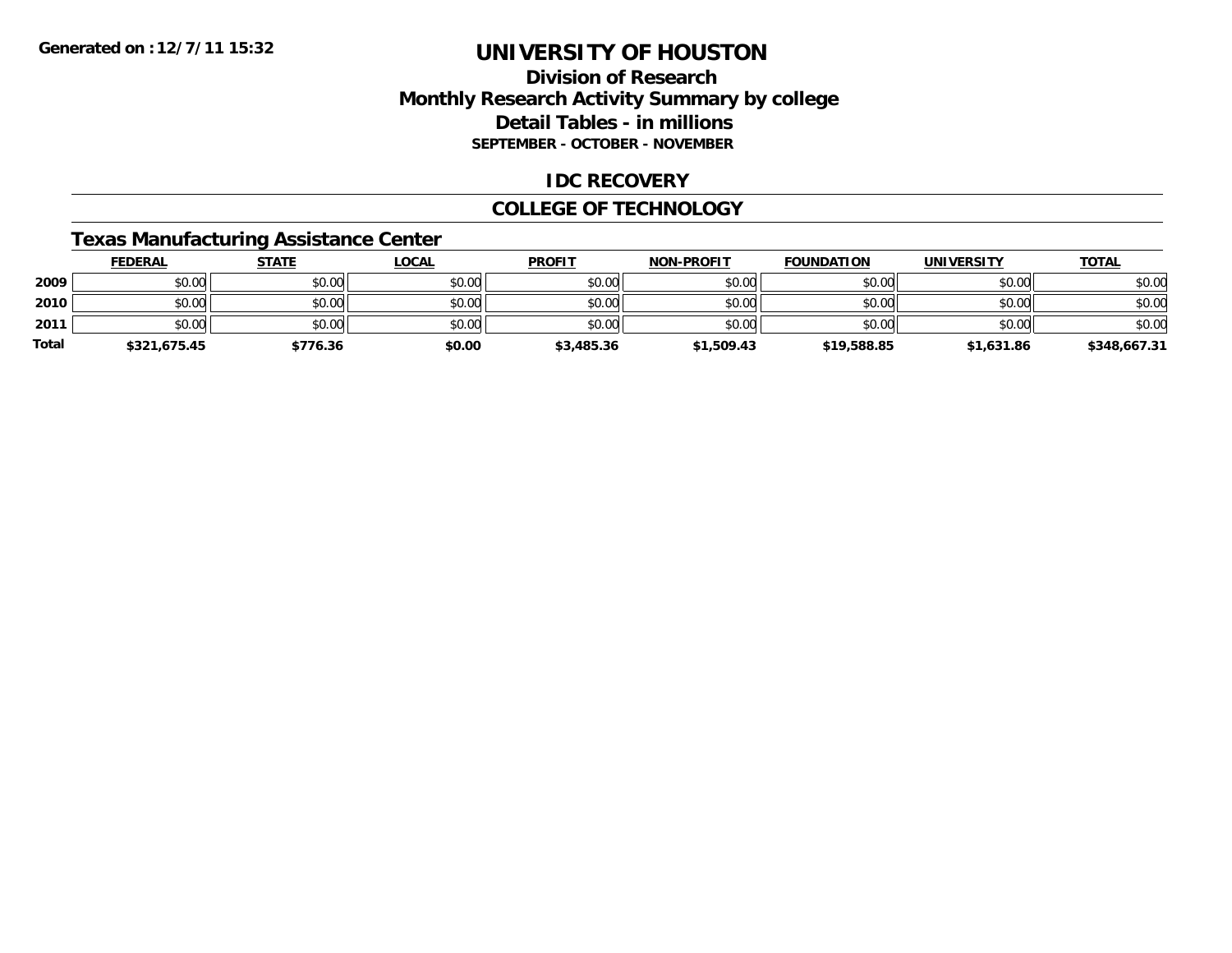### **Division of ResearchMonthly Research Activity Summary by college Detail Tables - in millionsSEPTEMBER - OCTOBER - NOVEMBER**

#### **IDC RECOVERY**

#### **CULLEN COLLEGE OF ENGINEERING**

### **Biomedical Engineering**

|      | <b>FEDERAL</b> | <b>STATE</b> | <b>LOCAL</b> | <b>PROFIT</b> | <b>NON-PROFIT</b> | <b>FOUNDATION</b> | <b>UNIVERSITY</b> | <b>TOTAL</b> |
|------|----------------|--------------|--------------|---------------|-------------------|-------------------|-------------------|--------------|
| 2008 | \$11,349.40    | \$0.00       | \$0.00       | \$0.00        | \$0.00            | \$1,544.06        | \$0.00            | \$12,893.46  |
| 2009 | \$6,375.09     | \$0.00       | \$0.00       | \$0.00        | \$0.00            | \$544.78          | \$0.00            | \$6,919.87   |
| 2010 | \$17,023.44    | \$0.00       | \$0.00       | \$0.00        | \$0.00            | \$0.00            | \$0.00            | \$17,023.44  |
| 2011 | \$20,180.85    | \$0.00       | \$0.00       | \$0.00        | \$0.00            | \$0.00            | \$0.00            | \$20,180.85  |
| 2012 | \$33,897.72    | \$0.00       | \$0.00       | \$0.00        | \$0.00            | \$0.00            | \$0.00            | \$33,897.72  |

### **Chemical Engineering**

|      | <u>FEDERAL</u> | <b>STATE</b>    | <u>LOCAL</u>  | <b>PROFIT</b> | <b>NON-PROFIT</b> | <b>FOUNDATION</b> | <b>UNIVERSITY</b> | <b>TOTAL</b> |
|------|----------------|-----------------|---------------|---------------|-------------------|-------------------|-------------------|--------------|
| 2008 | \$111,887.96   | \$2,656.13      | (S20, 935.97) | \$23,878.56   | \$0.00            | \$90.00           | \$0.00            | \$117,576.68 |
| 2009 | \$107,984.32   | \$51,399.23     | \$1,205.45    | \$41,659.55   | \$0.00            | \$217.65          | \$0.00            | \$202,466.20 |
| 2010 | \$88,027.49    | (\$100, 914.50) | \$296.19      | \$23,253.73   | \$0.00            | \$0.00            | \$18,205.49       | \$28,868.40  |
| 2011 | \$183,381.00   | \$33,647.50     | \$0.00        | \$37,094.41   | \$0.00            | (\$219.31)        | \$11,624.74       | \$265,528.33 |
| 2012 | \$197,524.21   | \$796.06        | \$0.00        | \$86,479.30   | \$0.00            | \$0.00            | \$0.02            | \$284,799.58 |

### **Civil Engineering**

|      | <b>FEDERAL</b> | <b>STATE</b> | <u>LOCAL</u> | <b>PROFIT</b> | <b>NON-PROFIT</b> | <b>FOUNDATION</b> | <b>UNIVERSITY</b> | <b>TOTAL</b> |
|------|----------------|--------------|--------------|---------------|-------------------|-------------------|-------------------|--------------|
| 2008 | \$44,395.90    | \$5,085.85   | \$2,155.85   | \$3,830.05    | \$20.40           | \$0.00            | \$0.00            | \$55,488.05  |
| 2009 | \$75,483.14    | \$2,494.38   | \$819.60     | \$226.46      | \$1,924.16        | \$0.00            | \$0.00            | \$80,947.74  |
| 2010 | \$40,473.84    | \$6,584.35   | \$7,131.56   | \$11,275.47   | \$6,230.43        | \$0.00            | \$0.00            | \$71,695.65  |
| 2011 | \$115,640.33   | \$5,786.64   | \$0.00       | \$16,138.62   | \$5,090.30        | \$0.00            | \$5,306.62        | \$147,962.51 |
| 2012 | \$64,200.74    | \$6,216.67   | \$17,941.35  | \$7,653.84    | \$3,167.38        | \$0.00            | \$0.00            | \$99,179.98  |

### **Composites Engineering and Applications Center**

|      | <b>FEDERAL</b>          | <b>STATI</b>                                                  | LOCAI                  | <b>PROFIT</b> | <b>I-PROFIT</b><br>NON- | ΊΟΝ<br>FOI INDA'                     | UNIVERSITY      | <b>TOTAL</b>  |
|------|-------------------------|---------------------------------------------------------------|------------------------|---------------|-------------------------|--------------------------------------|-----------------|---------------|
| 2011 | 0000<br>ט.טי            | $\uparrow$ $\uparrow$ $\uparrow$ $\uparrow$ $\uparrow$<br>ט.ט | $\sim$ $\sim$<br>vv.vv | 0.00<br>JU.UU | 0000<br>vu.vu           | $\sim$ $\sim$ $\sim$ $\sim$<br>10.00 | 0.00<br>∕∪.∪∪ ≀ | 0000<br>DU.UU |
| 2012 | 0 <sub>0</sub><br>pu.uu | $\sim$<br>ט.ט                                                 | 0000<br>JU.UU          | 0.00<br>JU.UU | 0000<br>ง∪.∪บ           | $+ - - -$<br>ww.                     | ልስ ባህ<br>DU.UG  | \$0.00        |

#### **Dean, Engineering**

|      | <b>FEDERAL</b>            | <b>STATE</b> | <u>LOCAL</u>           | <b>PROFIT</b> | <b>NON-PROFIT</b> | <b>FOUNDATION</b> | <b>UNIVERSITY</b> | <b>TOTAL</b> |
|------|---------------------------|--------------|------------------------|---------------|-------------------|-------------------|-------------------|--------------|
| 2010 | \$964.56                  | \$0.00       | $n \cap \neg$<br>DU.U¢ | \$0.00        | \$0.00            | \$0.00            | \$0.00            | \$964.56     |
| 2011 | 1.407.01                  | \$0.00       | \$0.00                 | \$0.00        | \$0.00            | \$0.00            | \$0.00            | .407.01      |
| 2012 | 0.1100001<br>اد.د.ع ا ، ا | \$0.00       | \$0.00                 | \$0.00        | \$0.00            | \$0.00            | \$0.00            | .123.36      |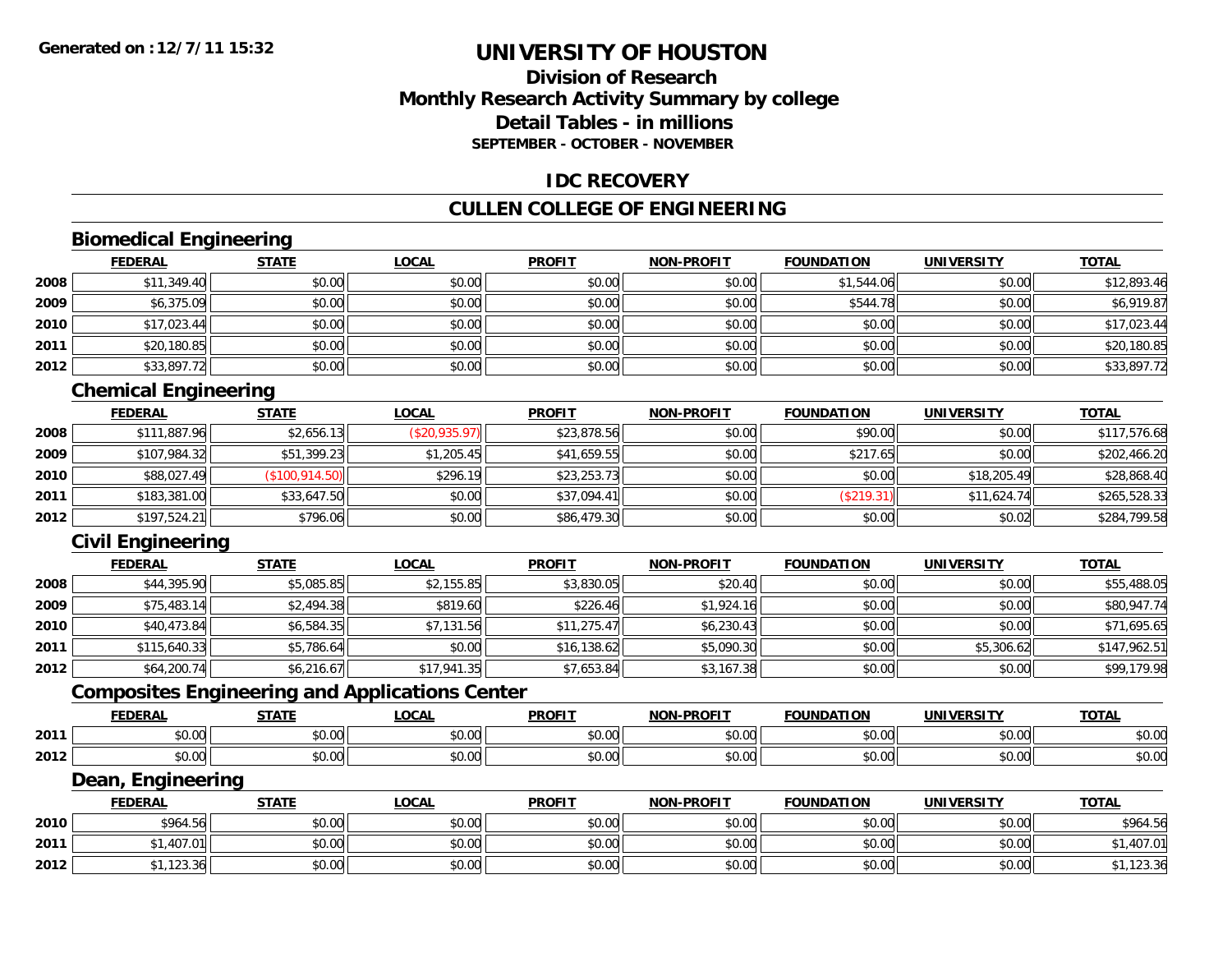### **Division of ResearchMonthly Research Activity Summary by college Detail Tables - in millionsSEPTEMBER - OCTOBER - NOVEMBER**

### **IDC RECOVERY**

### **CULLEN COLLEGE OF ENGINEERING**

### **Electrical & Computer Engineering**

|      | <b>FEDERAL</b> | <b>STATE</b> | <b>LOCAL</b> | <b>PROFIT</b> | <b>NON-PROFIT</b> | <b>FOUNDATION</b> | <b>UNIVERSITY</b> | <b>TOTAL</b> |
|------|----------------|--------------|--------------|---------------|-------------------|-------------------|-------------------|--------------|
| 2008 | \$123,916.27   | \$9,554.49   | \$0.00       | \$5,570.31    | \$796.43          | \$0.00            | \$0.00            | \$139,837.50 |
| 2009 | \$110,192.57   | \$5,760.02   | \$0.00       | \$10,080.38   | \$1,121.48        | \$0.00            | \$3,718.49        | \$130,872.94 |
| 2010 | \$78,226.35    | \$3,619.84   | \$0.00       | \$21,190.76   | \$3,390.67        | \$0.00            | \$89.18           | \$106,516.80 |
| 2011 | \$165,210.84   | \$10,186.80  | \$0.00       | \$17,165.80   | \$2,438.92        | \$0.00            | \$1,708.26        | \$196,710.63 |
| 2012 | \$169,279.56   | \$305.36     | \$0.00       | \$24,362.91   | \$1,174.50        | (\$16,163.66)     | \$0.21            | \$178,958.87 |

### **Industrial Engineering**

|      | <b>FEDERAL</b> | <b>STATE</b> | <u>LOCAL</u> | <b>PROFIT</b> | <b>NON-PROFIT</b> | <b>FOUNDATION</b> | <b>UNIVERSITY</b> | <b>TOTAL</b> |
|------|----------------|--------------|--------------|---------------|-------------------|-------------------|-------------------|--------------|
| 2008 | (\$228.36)     | \$0.00       | \$0.00       | \$0.00        | \$0.00            | \$0.00            | \$0.00            | (\$228.36)   |
| 2009 | \$6,536.27     | \$0.00       | \$0.00       | \$0.00        | \$0.00            | \$0.00            | \$0.00            | \$6,536.27   |
| 2010 | \$5,522.69     | \$0.00       | \$0.00       | \$0.00        | \$0.00            | \$0.00            | \$0.00            | \$5,522.69   |
| 2011 | \$6,105.38     | \$560.56     | \$4,608.13   | \$0.00        | \$0.00            | \$0.00            | \$0.00            | \$11,274.07  |
| 2012 | \$9,349.90     | \$0.00       | \$5,563.52   | \$0.00        | \$0.00            | \$0.00            | \$0.00            | \$14,913.42  |

### **Mechanical Engineering**

|      | <b>FEDERAL</b> | <b>STATE</b> | <b>LOCAL</b> | <b>PROFIT</b> | <b>NON-PROFIT</b> | <b>FOUNDATION</b> | <b>UNIVERSITY</b> | <b>TOTAL</b> |
|------|----------------|--------------|--------------|---------------|-------------------|-------------------|-------------------|--------------|
| 2008 | \$37,722.72    | \$0.00       | \$0.00       | \$31,852.39   | \$0.00            | \$0.00            | \$0.00            | \$69,575.11  |
| 2009 | \$76,577.22    | \$0.00       | \$0.00       | \$21,788.83   | \$4,085.24        | \$0.00            | \$0.00            | \$102,451.29 |
| 2010 | \$137,694.71   | \$0.00       | \$0.00       | \$22,857.29   | \$17,002.89       | \$0.00            | \$0.00            | \$177,554.89 |
| 2011 | \$189,474.96   | \$0.00       | \$0.00       | \$61,032.10   | \$5,140.71        | \$666.00          | \$0.00            | \$256,313.77 |
| 2012 | \$137,580.46   | \$0.00       | \$0.00       | \$28,591.39   | \$5,573.51        | \$7,550.98        | \$0.00            | \$179,296.33 |

### **National Wind Energy Center**

|       | <b>FEDERAL</b> | <u>STATE</u> | <u>LOCAL</u> | <b>PROFIT</b> | <b>NON-PROFIT</b> | <b>FOUNDATION</b> | <b>UNIVERSITY</b> | <b>TOTAL</b>   |
|-------|----------------|--------------|--------------|---------------|-------------------|-------------------|-------------------|----------------|
| 2011  | \$0.00         | \$0.00       | \$0.00       | \$0.00        | \$0.00            | \$0.00            | \$0.00            | \$0.00         |
| 2012  | \$0.00         | \$0.00       | \$0.00       | \$0.00        | \$0.00            | \$0.00            | \$0.00            | \$0.00         |
| Total | \$2,374,481.87 | \$43,739.38  | \$18,785.68  | \$495,982.13  | \$57,157.02       | $($ \$5,769.50)   | \$40,653.01       | \$3,025,029.60 |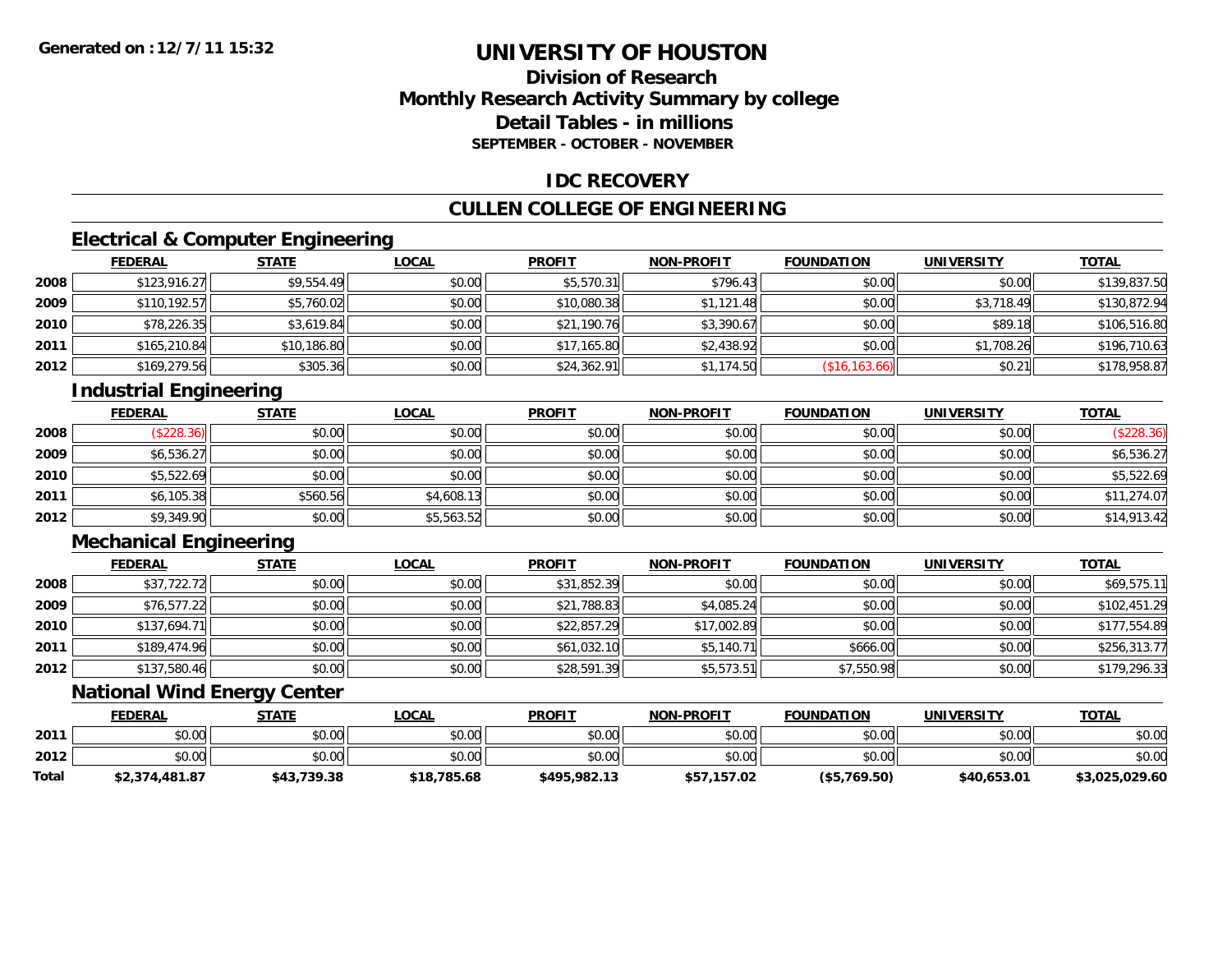### **Division of ResearchMonthly Research Activity Summary by college Detail Tables - in millionsSEPTEMBER - OCTOBER - NOVEMBER**

#### **IDC RECOVERY**

### **DIVISION OF RESEARCH**

### **Center for Advanced Materials**

|      | <b>FEDERAL</b>                                            | <b>STATE</b> | <b>LOCAL</b> | <b>PROFIT</b> | <b>NON-PROFIT</b> | <b>FOUNDATION</b> | <b>UNIVERSITY</b> | <b>TOTAL</b> |
|------|-----------------------------------------------------------|--------------|--------------|---------------|-------------------|-------------------|-------------------|--------------|
| 2008 | \$0.00                                                    | \$0.00       | \$0.00       | \$0.00        | \$0.00            | \$0.00            | \$0.00            | \$0.00       |
| 2009 | \$0.00                                                    | \$0.00       | \$0.00       | \$0.00        | \$0.00            | \$0.00            | \$0.00            | \$0.00       |
| 2010 | \$0.00                                                    | \$0.00       | \$0.00       | \$0.00        | \$0.00            | \$0.00            | \$0.00            | \$0.00       |
| 2011 | \$0.00                                                    | \$0.00       | \$0.00       | \$0.00        | \$0.00            | \$0.00            | \$0.00            | \$0.00       |
|      | <b>Center for Biomedical &amp; Environmental Genomics</b> |              |              |               |                   |                   |                   |              |
|      | <b>FEDERAL</b>                                            | <b>STATE</b> | <b>LOCAL</b> | <b>PROFIT</b> | <b>NON-PROFIT</b> | <b>FOUNDATION</b> | <b>UNIVERSITY</b> | <b>TOTAL</b> |
| 2008 | \$0.00                                                    | \$0.00       | \$0.00       | \$0.00        | \$0.00            | \$0.00            | \$0.00            | \$0.00       |
| 2009 | \$0.00                                                    | \$0.00       | \$0.00       | \$0.00        | \$0.00            | \$0.00            | \$0.00            | \$0.00       |
| 2010 | \$0.00                                                    | \$0.00       | \$0.00       | \$0.00        | \$0.00            | \$0.00            | \$0.00            | \$0.00       |
| 2011 | \$0.00                                                    | \$0.00       | \$0.00       | \$0.00        | \$0.00            | \$0.00            | \$0.00            | \$0.00       |
| 2012 | \$0.00                                                    | \$0.00       | \$0.00       | \$0.00        | \$0.00            | \$0.00            | \$0.00            | \$0.00       |
|      | <b>Center for Industrial Partnerships</b>                 |              |              |               |                   |                   |                   |              |
|      | <b>FEDERAL</b>                                            | <b>STATE</b> | <b>LOCAL</b> | <b>PROFIT</b> | <b>NON-PROFIT</b> | <b>FOUNDATION</b> | <b>UNIVERSITY</b> | <b>TOTAL</b> |
| 2009 | \$0.00                                                    | \$0.00       | \$0.00       | \$819.46      | \$0.00            | \$0.00            | \$0.00            | \$819.46     |
|      | <b>Division of Research</b>                               |              |              |               |                   |                   |                   |              |
|      | <b>FEDERAL</b>                                            | <b>STATE</b> | <b>LOCAL</b> | <b>PROFIT</b> | <b>NON-PROFIT</b> | <b>FOUNDATION</b> | <b>UNIVERSITY</b> | <b>TOTAL</b> |
| 2010 | \$1,437.01                                                | \$0.00       | \$0.00       | \$0.00        | \$0.00            | \$0.00            | \$0.00            | \$1,437.01   |
| 2011 | (\$883.61)                                                | \$0.00       | \$0.00       | \$0.00        | \$0.00            | \$0.00            | \$0.00            | (\$883.61)   |
|      | <b>Institute for Molecular Design</b>                     |              |              |               |                   |                   |                   |              |
|      | <b>FEDERAL</b>                                            | <b>STATE</b> | <b>LOCAL</b> | <b>PROFIT</b> | <b>NON-PROFIT</b> | <b>FOUNDATION</b> | <b>UNIVERSITY</b> | <b>TOTAL</b> |
| 2009 | \$0.00                                                    | \$0.00       | \$0.00       | \$0.00        | \$0.00            | \$0.00            | \$0.00            | \$0.00       |
| 2010 | \$0.00                                                    | \$0.00       | \$0.00       | \$0.00        | \$0.00            | \$0.00            | \$0.00            | \$0.00       |
| 2011 | \$0.00                                                    | \$0.00       | \$0.00       | \$0.00        | \$0.00            | \$0.00            | \$0.00            | \$0.00       |
| 2012 | \$0.00                                                    | \$0.00       | \$0.00       | \$0.00        | \$0.00            | \$0.00            | \$0.00            | \$0.00       |
|      | <b>Research Information Center</b>                        |              |              |               |                   |                   |                   |              |
|      | <b>FEDERAL</b>                                            | <b>STATE</b> | <b>LOCAL</b> | <b>PROFIT</b> | <b>NON-PROFIT</b> | <b>FOUNDATION</b> | <b>UNIVERSITY</b> | <b>TOTAL</b> |
| 2008 | \$0.00                                                    | \$0.00       | \$0.00       | \$0.00        | \$0.00            | \$0.00            | \$0.00            | \$0.00       |
|      | <b>TcSAM</b>                                              |              |              |               |                   |                   |                   |              |
|      | <b>FEDERAL</b>                                            | <b>STATE</b> | <b>LOCAL</b> | <b>PROFIT</b> | <b>NON-PROFIT</b> | <b>FOUNDATION</b> | <b>UNIVERSITY</b> | <b>TOTAL</b> |
| 2008 | \$0.00                                                    | \$0.00       | \$0.00       | \$0.00        | \$0.00            | \$0.00            | \$0.00            | \$0.00       |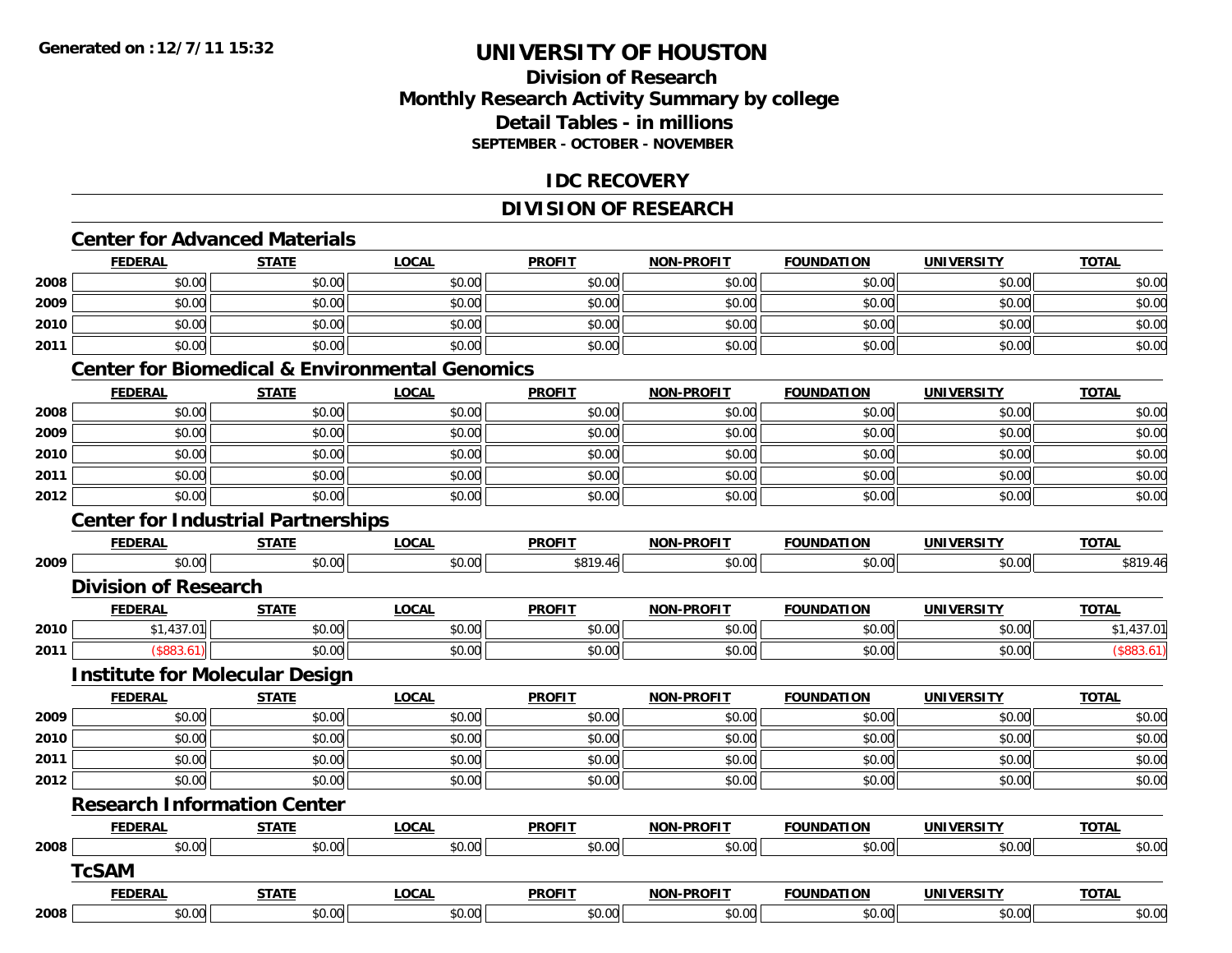**TcSAM**

### **UNIVERSITY OF HOUSTON**

### **Division of Research Monthly Research Activity Summary by college Detail Tables - in millions SEPTEMBER - OCTOBER - NOVEMBER**

#### **IDC RECOVERY**

### **DIVISION OF RESEARCH**

|       | <b>ICSAM</b>   |                                          |              |               |                   |                   |                   |              |
|-------|----------------|------------------------------------------|--------------|---------------|-------------------|-------------------|-------------------|--------------|
|       | <b>FEDERAL</b> | <b>STATE</b>                             | <b>LOCAL</b> | <b>PROFIT</b> | <b>NON-PROFIT</b> | <b>FOUNDATION</b> | <b>UNIVERSITY</b> | <b>TOTAL</b> |
| 2009  | \$0.00         | \$0.00                                   | \$0.00       | \$0.00        | \$0.00            | \$0.00            | \$0.00            | \$0.00       |
| 2010  | \$0.00         | \$0.00                                   | \$0.00       | \$0.00        | \$0.00            | \$0.00            | \$0.00            | \$0.00       |
| 2011  | \$0.00         | \$0.00                                   | \$0.00       | \$0.00        | \$0.00            | \$0.00            | \$0.00            | \$0.00       |
| 2012  | \$0.00         | \$0.00                                   | \$0.00       | \$0.00        | \$0.00            | \$0.00            | \$0.00            | \$0.00       |
|       | <b>TCSUH</b>   |                                          |              |               |                   |                   |                   |              |
|       | <b>FEDERAL</b> | <b>STATE</b>                             | <b>LOCAL</b> | <b>PROFIT</b> | <b>NON-PROFIT</b> | <b>FOUNDATION</b> | <b>UNIVERSITY</b> | <b>TOTAL</b> |
| 2008  | \$1,650.55     | \$0.00                                   | \$0.00       | (\$181.09)    | \$0.00            | \$0.00            | \$0.00            | \$1,469.46   |
| 2009  | (S82.30)       | \$0.00                                   | \$0.00       | \$0.00        | \$0.00            | \$0.00            | \$0.00            | (\$82.30)    |
| 2010  | \$3,183.84     | \$0.00                                   | \$0.00       | \$53.59       | \$0.00            | \$0.00            | \$0.00            | \$3,237.43   |
| 2011  | \$6,875.51     | \$0.00                                   | \$0.00       | \$7,588.52    | \$0.00            | \$0.00            | \$0.00            | \$14,464.03  |
| 2012  | \$11,774.26    | \$458.04                                 | \$0.00       | \$10,944.15   | \$0.00            | \$0.00            | \$0.00            | \$23,176.45  |
|       |                | <b>Texas Learning/Computation Center</b> |              |               |                   |                   |                   |              |
|       | <b>FEDERAL</b> | <b>STATE</b>                             | <b>LOCAL</b> | <b>PROFIT</b> | <b>NON-PROFIT</b> | <b>FOUNDATION</b> | <b>UNIVERSITY</b> | <b>TOTAL</b> |
| 2011  | \$0.00         | \$0.00                                   | \$0.00       | \$0.00        | \$0.00            | \$0.00            | \$0.00            | \$0.00       |
| 2012  | \$0.00         | \$0.00                                   | \$0.00       | \$0.00        | \$0.00            | \$0.00            | \$0.00            | \$0.00       |
|       | <b>TIMES</b>   |                                          |              |               |                   |                   |                   |              |
|       | <b>FEDERAL</b> | <b>STATE</b>                             | <b>LOCAL</b> | <b>PROFIT</b> | <b>NON-PROFIT</b> | <b>FOUNDATION</b> | <b>UNIVERSITY</b> | <b>TOTAL</b> |
| 2008  | \$0.00         | \$0.00                                   | \$0.00       | \$0.00        | \$0.00            | \$0.00            | \$0.00            | \$0.00       |
| 2009  | \$0.00         | \$0.00                                   | \$0.00       | \$0.00        | \$0.00            | \$0.00            | \$0.00            | \$0.00       |
| 2010  | \$0.00         | \$0.00                                   | \$0.00       | \$0.00        | \$0.00            | \$0.00            | \$0.00            | \$0.00       |
| 2011  | \$0.00         | \$0.00                                   | \$0.00       | \$0.00        | \$0.00            | \$0.00            | \$0.00            | \$0.00       |
| 2012  | \$11,814.48    | \$0.00                                   | \$0.00       | \$0.00        | \$0.00            | \$0.00            | \$0.00            | \$11,814.48  |
| Total | \$35,769.73    | \$458.04                                 | \$0.00       | \$19,224.63   | \$0.00            | \$0.00            | \$0.00            | \$55,452.40  |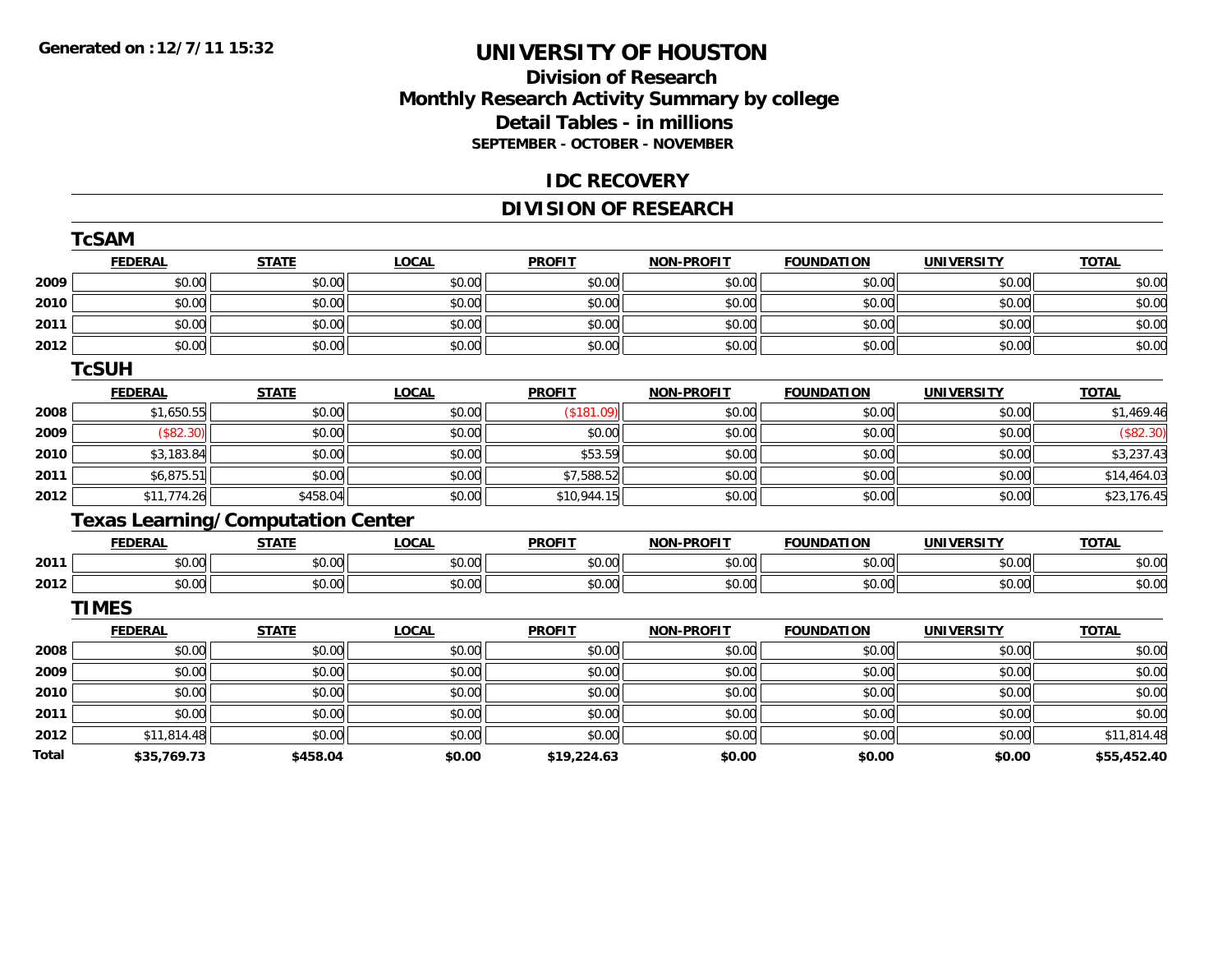### **Division of ResearchMonthly Research Activity Summary by college Detail Tables - in millionsSEPTEMBER - OCTOBER - NOVEMBER**

### **IDC RECOVERY**

### **GRADUATE COLLEGE OF SOCIAL WORK**

### **Child & Family for Innovative Research**

|      | <b>FEDERAL</b> | <b>STATE</b> | <b>LOCAL</b> | <b>PROFIT</b> | <b>NON-PROFIT</b> | <b>FOUNDATION</b> | <b>UNIVERSITY</b> | <b>TOTAL</b> |
|------|----------------|--------------|--------------|---------------|-------------------|-------------------|-------------------|--------------|
| 2009 | \$0.00         | \$0.00       | \$0.00       | \$0.00        | \$0.00            | \$0.00            | \$0.00            | \$0.00       |
| 2010 | \$0.00         | \$0.00       | \$0.00       | \$0.00        | \$0.00            | \$0.00            | \$0.00            | \$0.00       |
| 2011 | \$0.00         | \$0.00       | \$0.00       | \$0.00        | \$0.00            | \$0.00            | \$0.00            | \$0.00       |
| 2012 | \$0.00         | \$0.00       | \$0.00       | \$0.00        | \$0.00            | \$0.00            | \$0.00            | \$0.00       |

#### **Community Projects - Social Work**

|      | <u>FEDERAL</u> | <b>STATE</b> | <b>LOCAL</b> | <b>PROFIT</b> | <b>NON-PROFIT</b> | <b>FOUNDATION</b> | <b>UNIVERSITY</b> | <b>TOTAL</b> |
|------|----------------|--------------|--------------|---------------|-------------------|-------------------|-------------------|--------------|
| 2008 | \$2,640.43     | \$0.00       | \$0.00       | \$0.00        | \$305.58          | \$0.00            | \$0.00            | \$2,946.01   |
| 2009 | \$3,704.89     | \$0.00       | \$0.00       | \$0.00        | \$0.00            | \$0.00            | \$0.00            | \$3,704.89   |
| 2010 | \$0.00         | \$0.00       | \$0.00       | \$0.00        | \$0.00            | \$0.00            | \$0.00            | \$0.00       |
| 2011 | \$0.00         | \$0.00       | \$0.00       | \$0.00        | \$0.00            | \$0.00            | \$0.00            | \$0.00       |
| 2012 | \$11.21        | \$0.00       | \$0.00       | \$0.00        | \$0.00            | \$0.00            | \$0.00            | \$11.21      |

### **Dean, Social Work**

|      | <b>FEDERAL</b> | <b>STATE</b> | <b>LOCAL</b> | <b>PROFIT</b> | <b>NON-PROFIT</b> | <b>FOUNDATION</b> | <b>UNIVERSITY</b> | <b>TOTAL</b> |
|------|----------------|--------------|--------------|---------------|-------------------|-------------------|-------------------|--------------|
| 2008 | \$39,028.86    | \$3,491.58   | \$0.00       | \$0.00        | \$801.07          | \$0.00            | \$0.00            | \$43,321.51  |
| 2009 | \$75,133.28    | \$14,438.57  | \$0.00       | \$0.00        | \$467.19          | \$0.00            | \$0.00            | \$90,039.04  |
| 2010 | \$110,240.18   | \$4,270.12   | \$0.00       | \$0.00        | \$0.00            | \$73.20           | \$0.00            | \$114,583.51 |
| 2011 | \$104,480.18   | \$1,041.98   | \$0.00       | \$0.00        | \$0.00            | \$84.30           | \$0.00            | \$105,606.45 |
| 2012 | \$62,230.31    | \$0.00       | \$0.00       | \$1,934.67    | \$0.00            | \$0.00            | \$0.00            | \$64,164.98  |

### **Drug and Social Policy Research**

|              | <b>FEDERAL</b> | <b>STATE</b> | LOCAL  | <b>PROFIT</b> | <b>NON-PROFIT</b> | <b>FOUNDATION</b> | <b>UNIVERSITY</b> | <b>TOTAL</b> |
|--------------|----------------|--------------|--------|---------------|-------------------|-------------------|-------------------|--------------|
| 2010         | \$0.00         | \$0.00       | \$0.00 | \$0.00        | \$0.00            | \$0.00            | \$0.00            | \$0.00       |
| 2011         | \$0.00         | \$0.00       | \$0.00 | \$0.00        | \$0.00            | \$0.00            | \$0.00            | \$0.00       |
| 2012         | \$0.00         | \$0.00       | \$0.00 | \$0.00        | \$0.00            | \$0.00            | \$0.00            | \$0.00       |
| <b>Total</b> | \$397,469.33   | \$23,242.25  | \$0.00 | \$1,934.67    | \$1,573.84        | \$157.50          | \$0.00            | \$424,377.59 |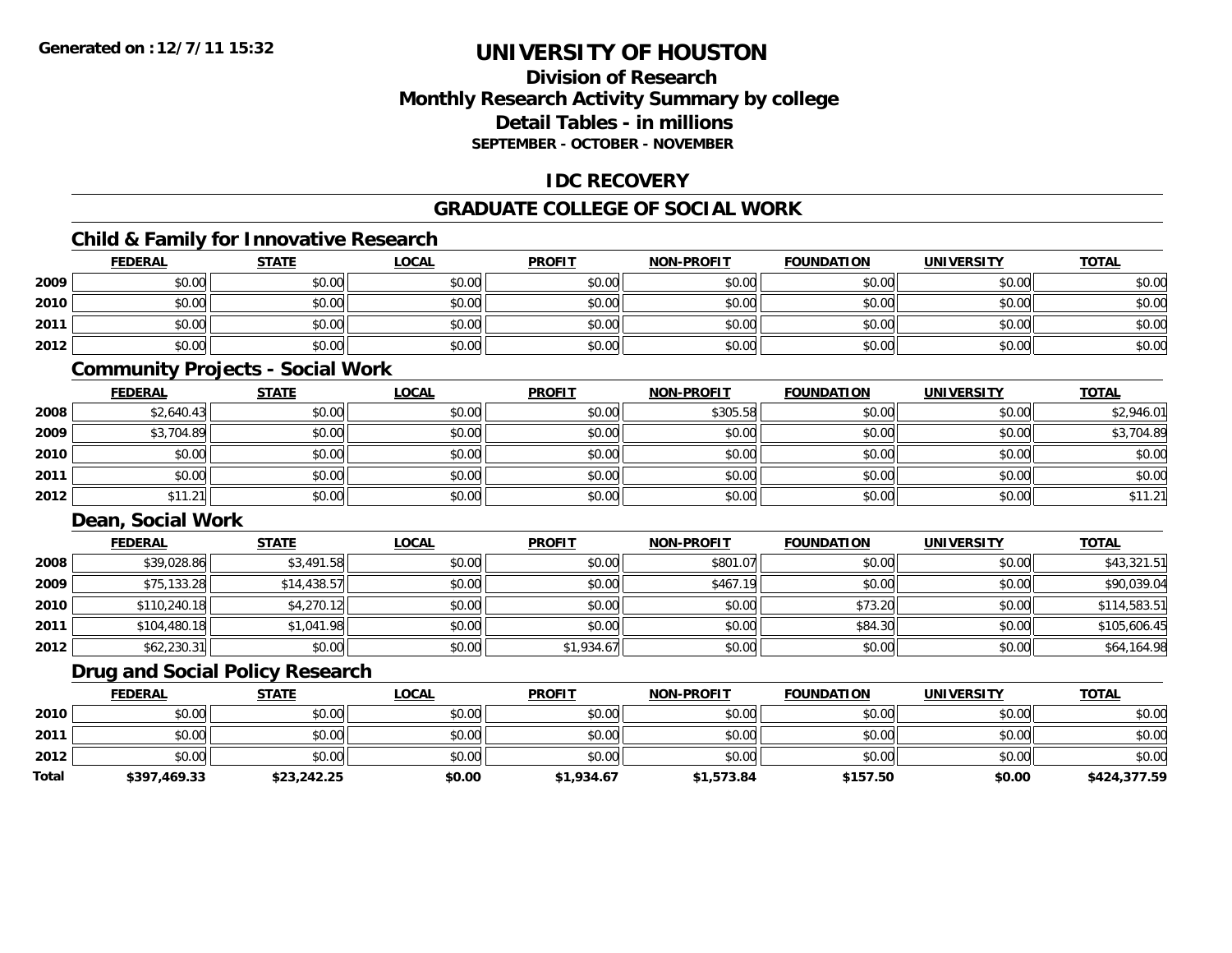### **Division of ResearchMonthly Research Activity Summary by college Detail Tables - in millions SEPTEMBER - OCTOBER - NOVEMBER**

### **IDC RECOVERY**

### **HILTON COLLEGE OF HOTEL AND RESTAURANT MANAGEMENT**

### **Hotel and Restaurant Management**

|              | <b>FEDERAL</b> | <b>STATE</b> | <b>LOCAL</b> | <b>PROFIT</b> | <b>NON-PROFIT</b> | <b>FOUNDATION</b> | <b>UNIVERSITY</b> | <b>TOTAL</b> |
|--------------|----------------|--------------|--------------|---------------|-------------------|-------------------|-------------------|--------------|
| 2008         | \$0.00         | \$360.60     | \$0.00       | \$0.00        | \$0.00            | \$0.00            | \$0.00            | \$360.60     |
| 2011         | \$0.00         | \$0.00       | \$0.00       | \$0.00        | \$177.55          | \$0.00            | \$0.00            | \$177.55     |
| 2012         | 51.952.20      | \$0.00       | \$0.00       | \$0.00        | \$736.01          | \$0.00            | \$0.00            | \$2,688.21   |
| <b>Total</b> | \$1,952.20     | \$360.60     | \$0.00       | \$0.00        | \$913.56          | \$0.00            | \$0.00            | \$3,226.36   |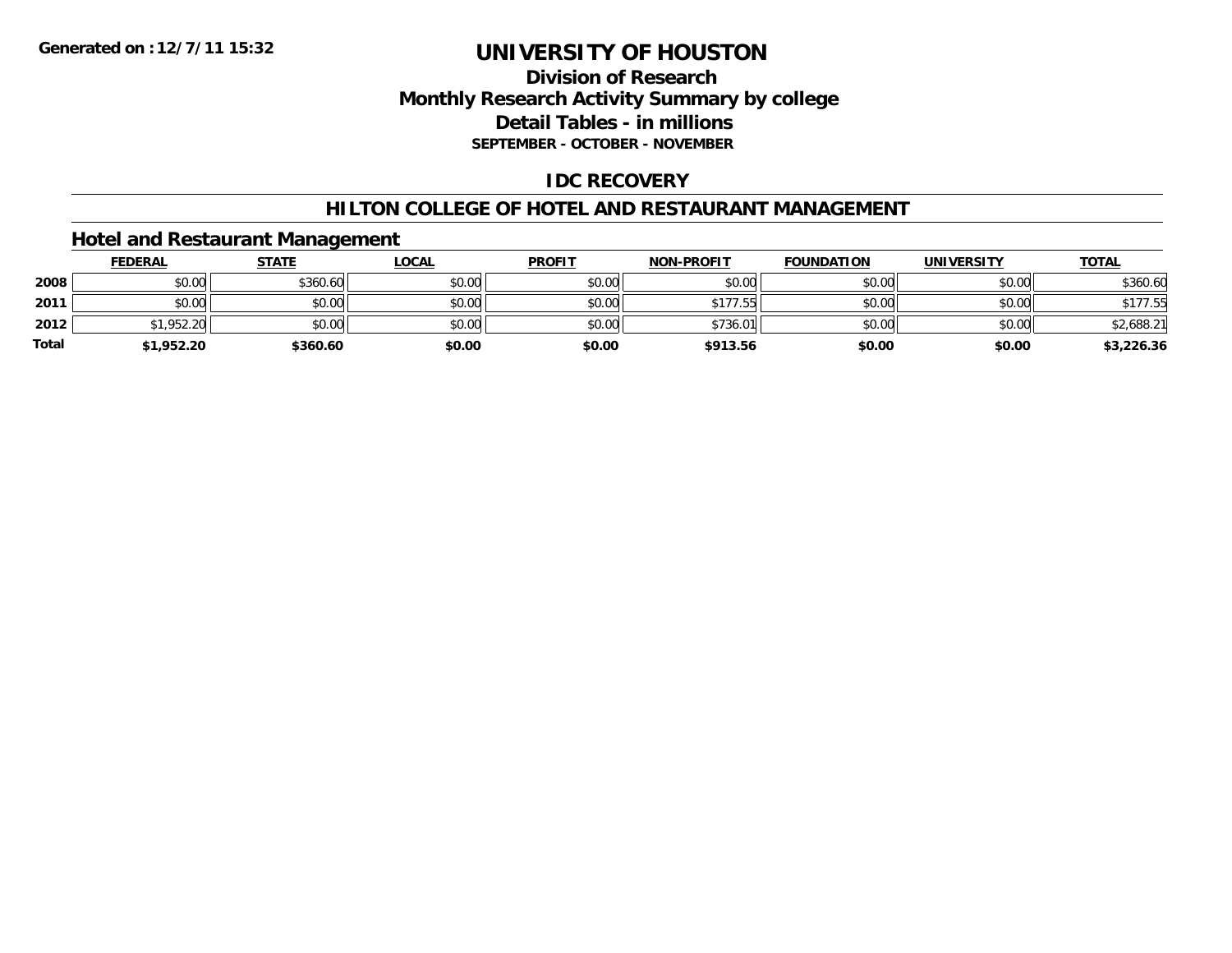### **Division of ResearchMonthly Research Activity Summary by college Detail Tables - in millions SEPTEMBER - OCTOBER - NOVEMBER**

#### **IDC RECOVERY**

#### **HONORS COLLEGE**

#### **Houston Teachers Institute**

|       | <b>FEDERAL</b>    | <b>STATE</b> | LOCAL  | <b>PROFIT</b> | <b>NON-PROFIT</b>              | <b>FOUNDATION</b> | <b>UNIVERSITY</b> | <b>TOTAL</b> |
|-------|-------------------|--------------|--------|---------------|--------------------------------|-------------------|-------------------|--------------|
| 2010  | 012<br>$\sqrt{ }$ | \$0.00       | \$0.00 | \$0.00        | \$0.00                         | \$0.00            | \$0.00            | 212.46       |
| 2012  | <b>470 OF</b>     | \$0.00       | \$0.00 | \$0.00        | 0.4F<br>$^{\star}$<br>، ب ۱ ک، | \$0.00            | \$0.00            | \$4,695.37   |
| Total | 55,392.41         | \$0.00       | \$0.00 | \$0.00        | \$1,215.43                     | \$0.00            | \$0.00            | \$6,607.83   |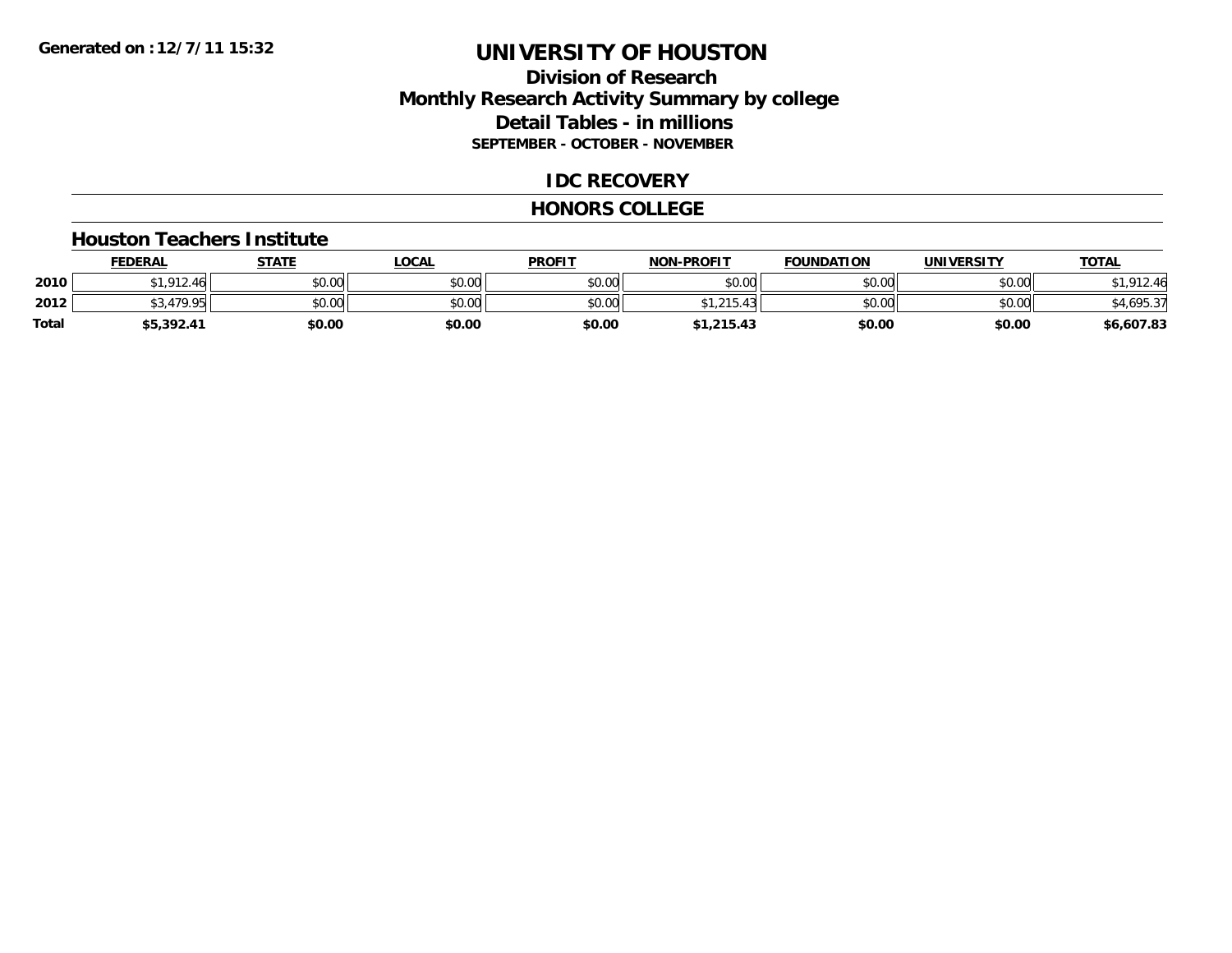### **Division of Research Monthly Research Activity Summary by college Detail Tables - in millions SEPTEMBER - OCTOBER - NOVEMBER**

#### **IDC RECOVERY**

#### **LIBRARY**

### **Administration, Library**

|       | <b>FEDERAL</b> | <b>STATE</b> | <b>LOCAL</b> | <b>PROFIT</b> | <b>NON-PROFIT</b> | <b>FOUNDATION</b> | <b>UNIVERSITY</b> | <b>TOTAL</b> |
|-------|----------------|--------------|--------------|---------------|-------------------|-------------------|-------------------|--------------|
| 2009  | \$2,887.18     | \$0.00       | \$0.00       | \$0.00        | \$0.00            | \$0.00            | \$0.00            | \$2,887.18   |
| 2010  | \$1,805.77     | \$0.00       | \$0.00       | \$0.00        | \$0.00            | \$0.00            | \$0.00            | \$1,805.77   |
| 2011  | \$718.08       | \$0.00       | \$0.00       | \$0.00        | \$0.00            | \$0.00            | \$0.00            | \$718.08     |
| Total | \$5,411.03     | \$0.00       | \$0.00       | \$0.00        | \$0.00            | \$0.00            | \$0.00            | \$5,411.03   |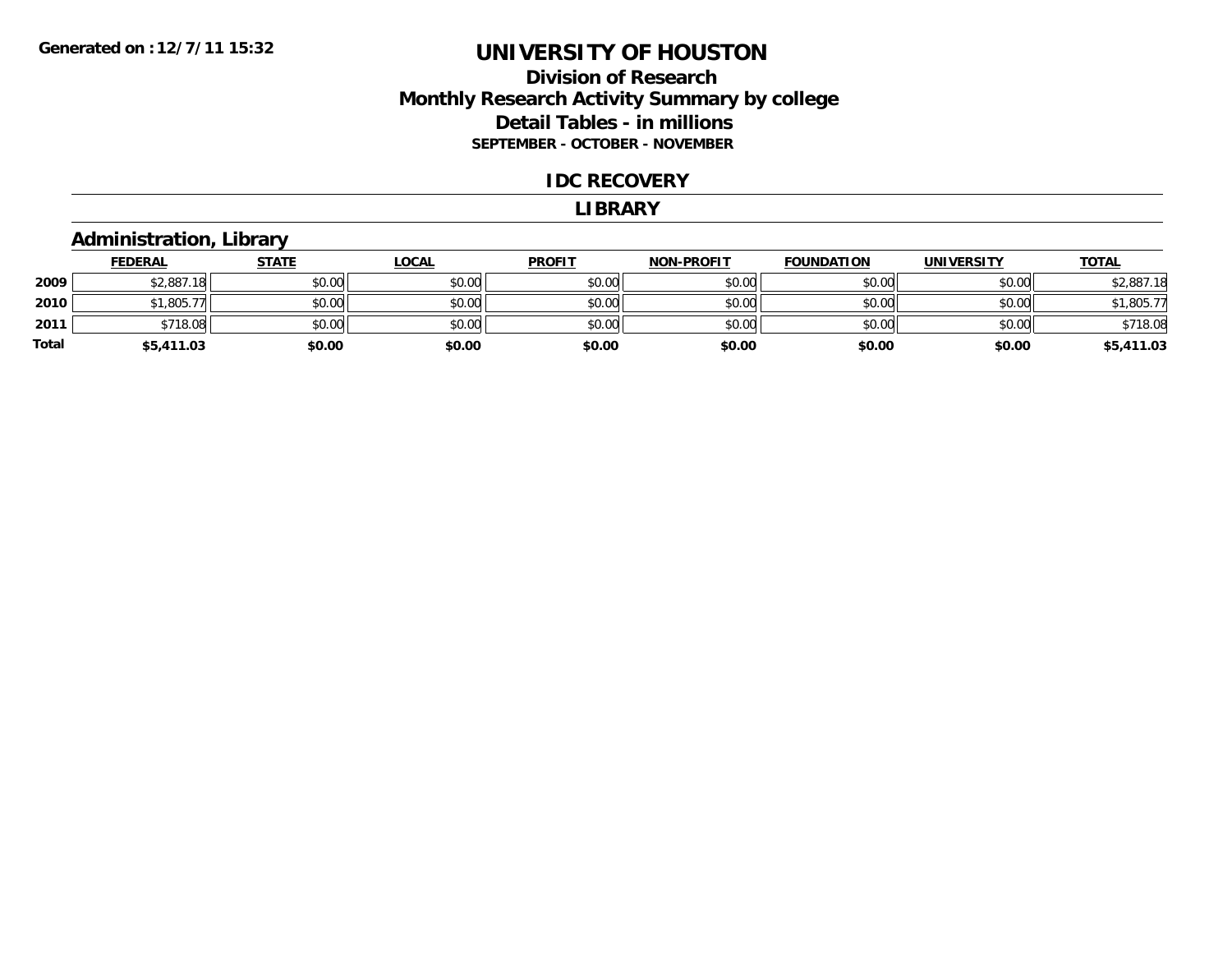### **Division of ResearchMonthly Research Activity Summary by college Detail Tables - in millionsSEPTEMBER - OCTOBER - NOVEMBER**

### **IDC RECOVERY**

#### **SENIOR V.P. FOR ACADEMIC AFFAIRS AND PROVOST**

# **Continuing Education**

|      | <b>FEDERAL</b>                   | <b>STATE</b>                            | <b>LOCAL</b> | <b>PROFIT</b> | <b>NON-PROFIT</b> | <b>FOUNDATION</b> | <b>UNIVERSITY</b> | <b>TOTAL</b> |
|------|----------------------------------|-----------------------------------------|--------------|---------------|-------------------|-------------------|-------------------|--------------|
| 2011 | \$0.00                           | \$79.12                                 | \$0.00       | \$0.00        | \$0.00            | \$0.00            | \$0.00            | \$79.12      |
|      |                                  | <b>Learning and Assessment Services</b> |              |               |                   |                   |                   |              |
|      | <b>FEDERAL</b>                   | <b>STATE</b>                            | <b>LOCAL</b> | <b>PROFIT</b> | <b>NON-PROFIT</b> | <b>FOUNDATION</b> | <b>UNIVERSITY</b> | <b>TOTAL</b> |
| 2008 | \$4,465.80                       | \$1,260.70                              | \$0.00       | \$0.00        | \$0.00            | \$0.00            | \$0.00            | \$5,726.50   |
| 2009 | \$5,483.59                       | \$1,222.55                              | \$0.00       | \$0.00        | \$0.00            | \$0.00            | \$0.00            | \$6,706.14   |
| 2010 | \$6,600.92                       | \$2,031.50                              | \$0.00       | \$0.00        | \$0.00            | \$0.00            | \$0.00            | \$8,632.42   |
| 2011 | \$6,203.90                       | \$2,292.08                              | \$0.00       | \$0.00        | (\$102.24)        | \$0.00            | \$0.00            | \$8,393.74   |
| 2012 | \$5,838.90                       | \$0.52                                  | \$0.00       | \$0.00        | \$0.00            | \$0.00            | \$0.00            | \$5,839.42   |
|      | <b>Learning Support Services</b> |                                         |              |               |                   |                   |                   |              |
|      | <b>FEDERAL</b>                   | <b>STATE</b>                            | <b>LOCAL</b> | <b>PROFIT</b> | <b>NON-PROFIT</b> | <b>FOUNDATION</b> | <b>UNIVERSITY</b> | <b>TOTAL</b> |
| 2009 | \$1,666.00                       | \$0.00                                  | \$0.00       | \$0.00        | \$0.00            | \$0.00            | \$0.00            | \$1,666.00   |
| 2010 | \$5,347.09                       | \$0.00                                  | \$0.00       | \$0.00        | \$0.00            | \$0.00            | \$0.00            | \$5,347.09   |
|      | --- -                            | - -- -                                  |              |               |                   |                   |                   |              |

#### **Senior V.P. for Academic Affairs and Provost**

|       | EENEDAI<br>'LNN | CTATE          | OCM              | <b>PROFIT</b> | -PROFTT<br>NON         | NATTON          | UNIVERSITY | <b>TOTA</b>          |
|-------|-----------------|----------------|------------------|---------------|------------------------|-----------------|------------|----------------------|
| 2009  |                 | ሶስ ስስ<br>DU.UU | 0.00<br>ືມປ.ປ∪∟. | \$0.00        | $\sim$ 00<br>. UU<br>ັ | $\circ$ $\circ$ | \$0.00     |                      |
| Total | ----            | .coc           | \$0.00           | \$0.00        |                        | \$0.00          | \$0.00     | רח ופו<br>כ דע<br>-- |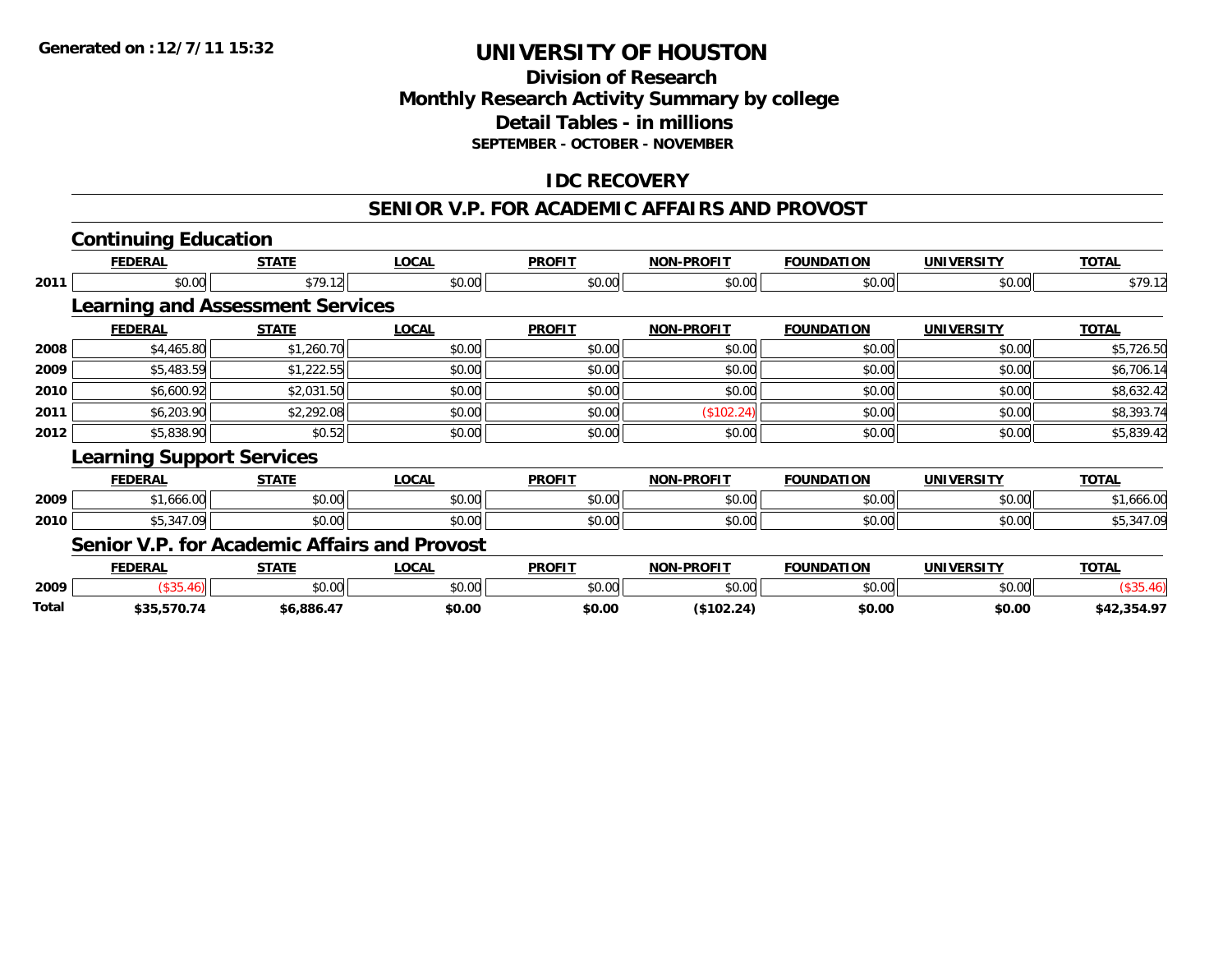### **Division of ResearchMonthly Research Activity Summary by college Detail Tables - in millions SEPTEMBER - OCTOBER - NOVEMBER**

#### **IDC RECOVERY**

#### **UH LAW CENTER**

|              | Dean, Law      |              |              |               |                   |                   |                   |              |
|--------------|----------------|--------------|--------------|---------------|-------------------|-------------------|-------------------|--------------|
|              | <b>FEDERAL</b> | <b>STATE</b> | <b>LOCAL</b> | <b>PROFIT</b> | <b>NON-PROFIT</b> | <b>FOUNDATION</b> | <b>UNIVERSITY</b> | <b>TOTAL</b> |
| 2010         | \$21,567.93    | \$0.00       | \$0.00       | \$0.00        | \$0.00            | \$0.00            | \$0.00            | \$21,567.93  |
| 2011         | \$3,293.73     | \$0.00       | \$0.00       | \$0.00        | \$0.00            | \$0.00            | \$0.00            | \$3,293.73   |
|              | <b>Law-UH</b>  |              |              |               |                   |                   |                   |              |
|              | <b>FEDERAL</b> | <b>STATE</b> | <b>LOCAL</b> | <b>PROFIT</b> | <b>NON-PROFIT</b> | <b>FOUNDATION</b> | <b>UNIVERSITY</b> | <b>TOTAL</b> |
| 2009         | \$11,063.33    | \$0.00       | \$0.00       | \$0.00        | \$0.00            | \$0.00            | \$0.00            | \$11,063.33  |
| 2010         | \$889.45       | \$0.00       | \$0.00       | \$0.00        | \$0.00            | \$0.00            | \$0.00            | \$889.45     |
| 2011         | \$4,537.99     | \$2,755.67   | \$0.00       | \$0.00        | \$0.00            | \$1,157.08        | \$0.00            | \$8,450.74   |
| 2012         | \$1,212.50     | \$0.00       | \$0.00       | \$0.00        | \$0.00            | \$1,119.04        | \$0.00            | \$2,331.54   |
| <b>Total</b> | \$42,564.93    | \$2,755.67   | \$0.00       | \$0.00        | \$0.00            | \$2,276.12        | \$0.00            | \$47,596.72  |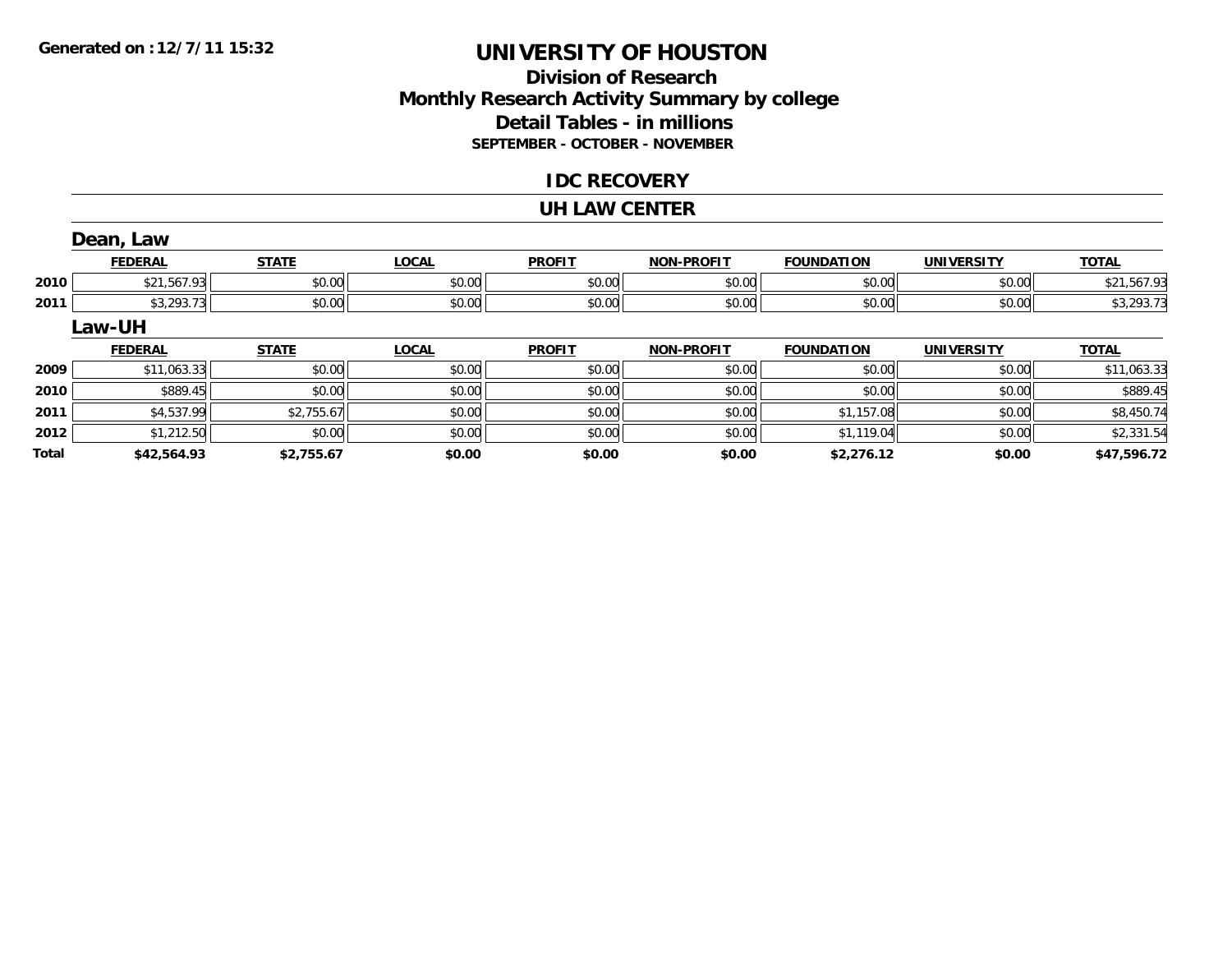### **Division of Research Monthly Research Activity Summary by college Detail Tables - in millions SEPTEMBER - OCTOBER - NOVEMBER**

#### **IDC RECOVERY**

#### **UH SYSTEM**

|              | <b>KUHT-TV</b> |              |              |               |                   |                   |                   |              |  |  |
|--------------|----------------|--------------|--------------|---------------|-------------------|-------------------|-------------------|--------------|--|--|
|              | <b>FEDERAL</b> | <b>STATE</b> | <b>LOCAL</b> | <b>PROFIT</b> | <b>NON-PROFIT</b> | <b>FOUNDATION</b> | <b>UNIVERSITY</b> | <b>TOTAL</b> |  |  |
| 2009         |                | \$0.00       | \$0.00       | \$0.00        | \$0.00            | \$0.00            | \$0.00            |              |  |  |
| <b>Total</b> | $($ \$35.46)   | \$0.00       | \$0.00       | \$0.00        | \$0.00            | \$0.00            | \$0.00            | (\$35.46)    |  |  |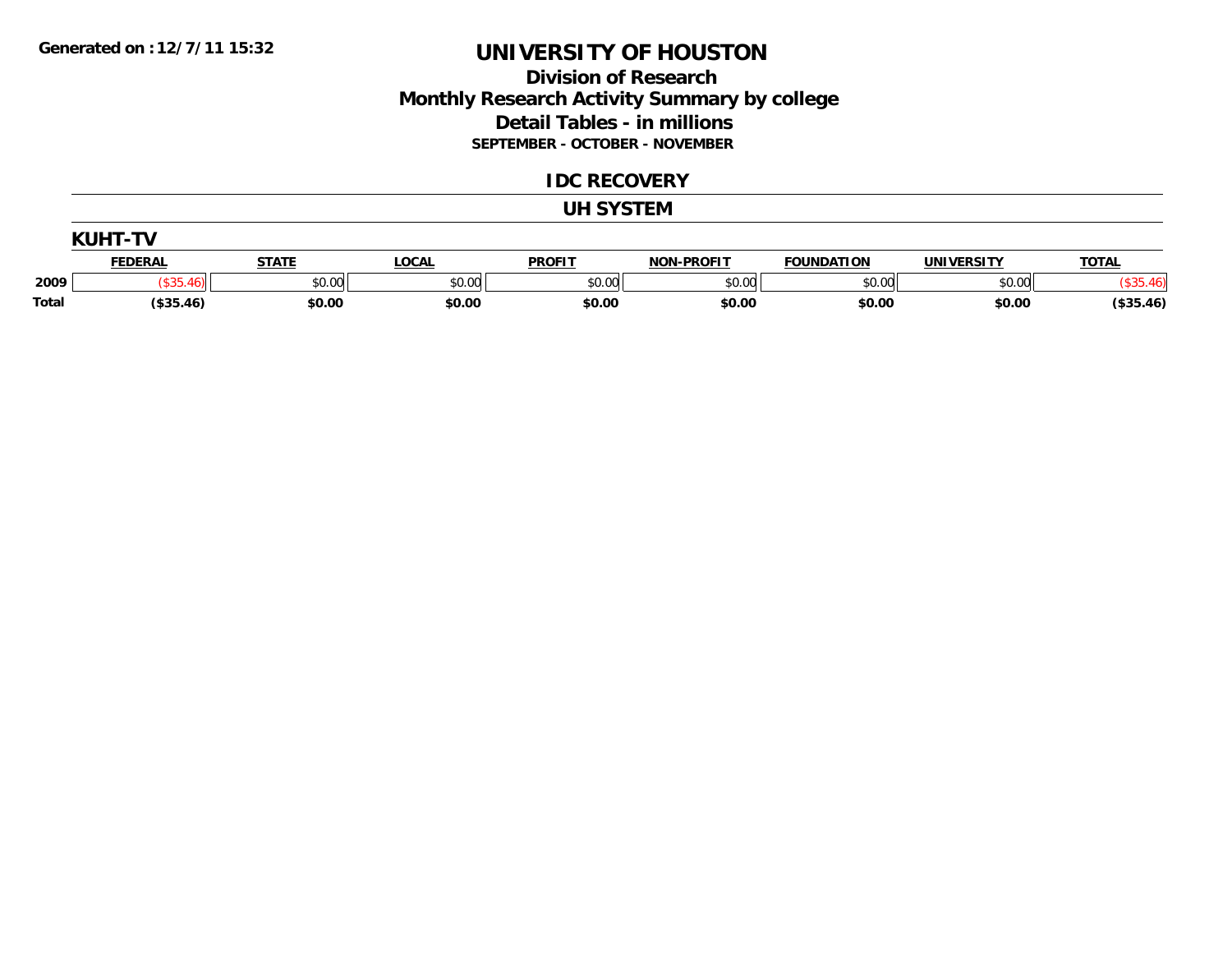### **Division of ResearchMonthly Research Activity Summary by college Detail Tables - in millions SEPTEMBER - OCTOBER - NOVEMBER**

#### **IDC RECOVERY**

#### **UKNOWN COLLEGE**

### **Unknown Department**

|       | <b>FEDERAL</b> | <b>STATE</b> | <b>LOCAL</b> | <b>PROFIT</b> | <b>NON-PROFIT</b> | <b>FOUNDATION</b> | <b>UNIVERSITY</b> | <b>TOTAL</b> |
|-------|----------------|--------------|--------------|---------------|-------------------|-------------------|-------------------|--------------|
| 2008  | \$1,832.09     | \$0.00       | \$0.00       | \$0.00        | \$0.00            | \$0.00            | \$0.00            | \$1,832.09   |
| 2009  | \$1,505.13     | \$0.00       | \$0.00       | \$0.00        | \$0.00            | \$0.00            | \$0.00            | \$1,505.13   |
| 2010  | \$2,815.67     | \$0.00       | \$0.00       | \$0.00        | \$0.00            | \$0.00            | \$0.00            | \$2,815.67   |
| 2011  | \$9,086.50     | \$5,485.20   | \$0.00       | \$2,843.25    | \$0.00            | \$0.00            | \$0.00            | \$17,414.95  |
| 2012  | \$6,940.01     | \$0.00       | \$0.00       | \$0.00        | \$0.00            | \$0.00            | \$0.00            | \$6,940.01   |
| Total | \$22,179.41    | \$5,485.20   | \$0.00       | \$2,843.25    | \$0.00            | \$0.00            | \$0.00            | \$30,507.86  |